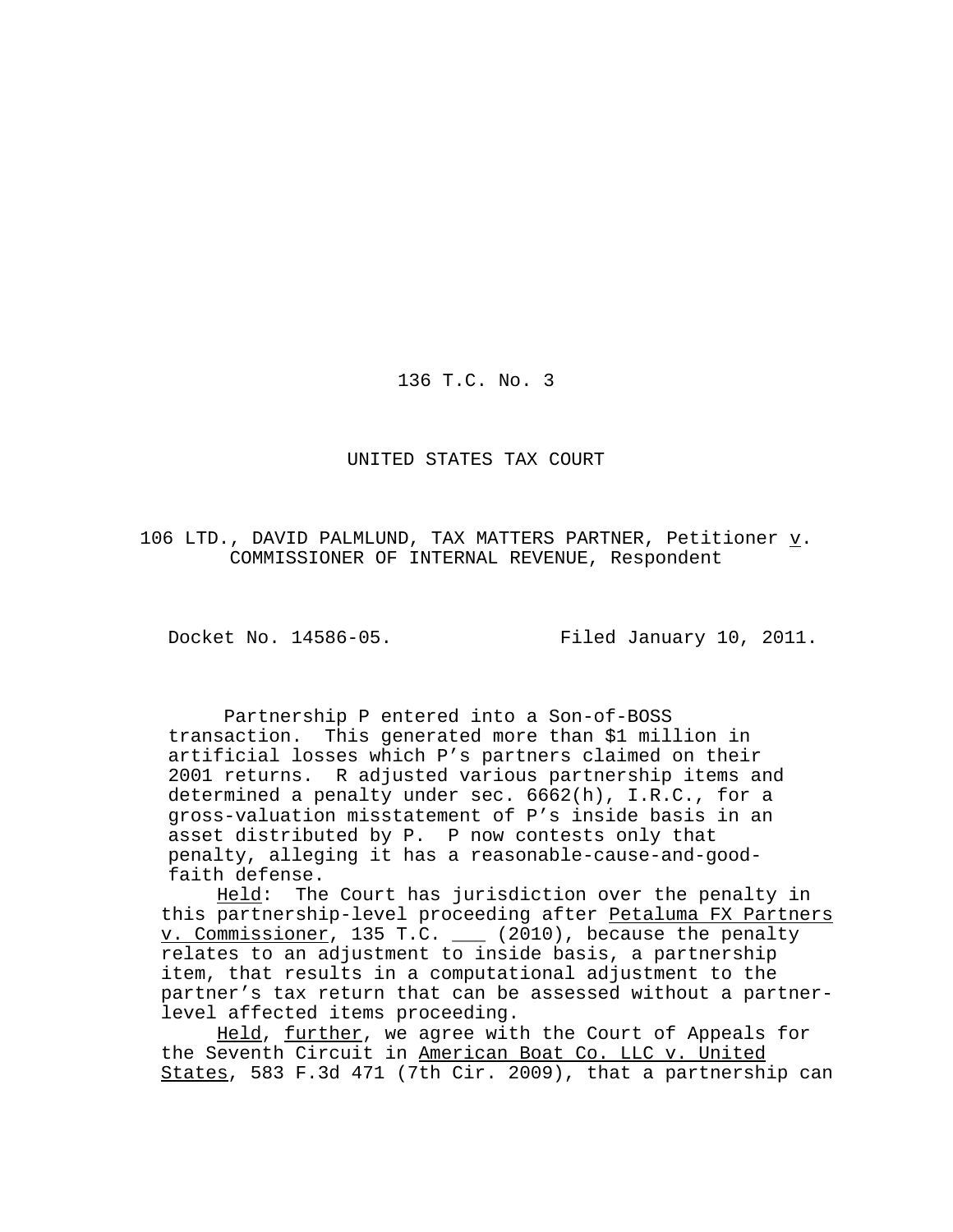assert its own reasonable-cause-and-good-faith defense in a partnership-level proceeding.

Held, further, P cannot reasonably rely in good faith on the tax advice given by a "promoter", defined as an adviser who participates in structuring the transaction or who is otherwise related to, has an interest in, or profits from the transaction.

William A. Roberts and Kyle R. Coleman, for petitioner. Nancy B. Herbert, Richard Hassebrock, and Jadie T. Woods, for respondent.

HOLMES, Judge: David Palmlund bought into a bad deal to lose money but save on taxes. He has since filed an amended return and paid the tax he was trying to avoid. But he contests the penalty that the Commissioner asserts against him; he argues that he relied in good faith on professional advisers.

#### FINDINGS OF FACT

I. Palmlund

David Palmlund started his professional life in upstate New York. In 1964 he graduated with a dual degree in industrial engineering and management accounting from Syracuse University, then took a job in Rochester with Eastman Kodak as a cost engineer. After a year in the corporate world, duty called; he served in the Army as an ordnance officer stationed at the Aberdeen Proving Grounds, but also spent time in Vietnam with the State Department on matters he "can't talk about in Asia." Then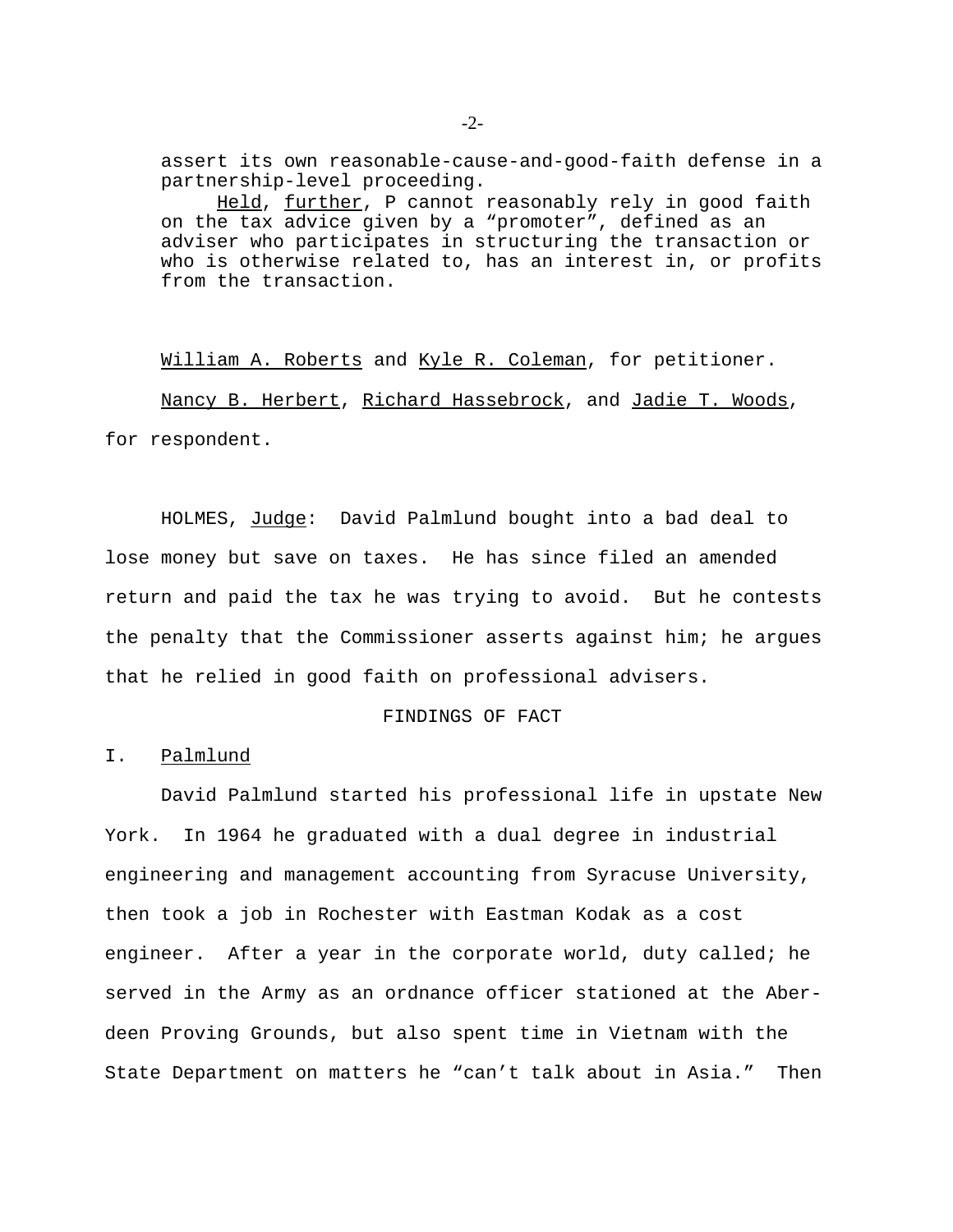he returned to Syracuse, completed his MBA in 1968, and went back to Eastman Kodak.

But the draw of a larger city proved irresistible. Palmlund moved to New York to work for American Cyanamid Chemical Company from 1968 to 1972. He started out as an operations analyst- finding ways to improve the operations of subsidiaries--and moved up to become a budget analyst involved in major acquisitions. His entrepreneurial spirit caught the attention of like-minded young men, and together they formed a home-warranty company, American Home Shield, in 1972. As chief administrative officer, Palmlund set up American Home Shield's operations, developed the company's pricing model, and hired the contractors who would perform the covered home repairs. American Home Shield grew to be a successful, \$800 million-a-year company.

Palmlund then moved to Merrill Lynch in 1975. He eventually became vice president and controller, as well as CEO of several Merrill subsidiaries. At one of these, Merrill Lynch Realty, Palmlund had 10,000 employees under his direction working in New York and London. He then returned to American Home Shield as chief operating officer. In 1980 he took four months off to care for his wife and moved to Dallas to be closer to her family.

Palmlund contacted some of the executive recruiters he met while working for Merrill--he got to know them well during the time he hired about one manager a week--to see what jobs there

-3-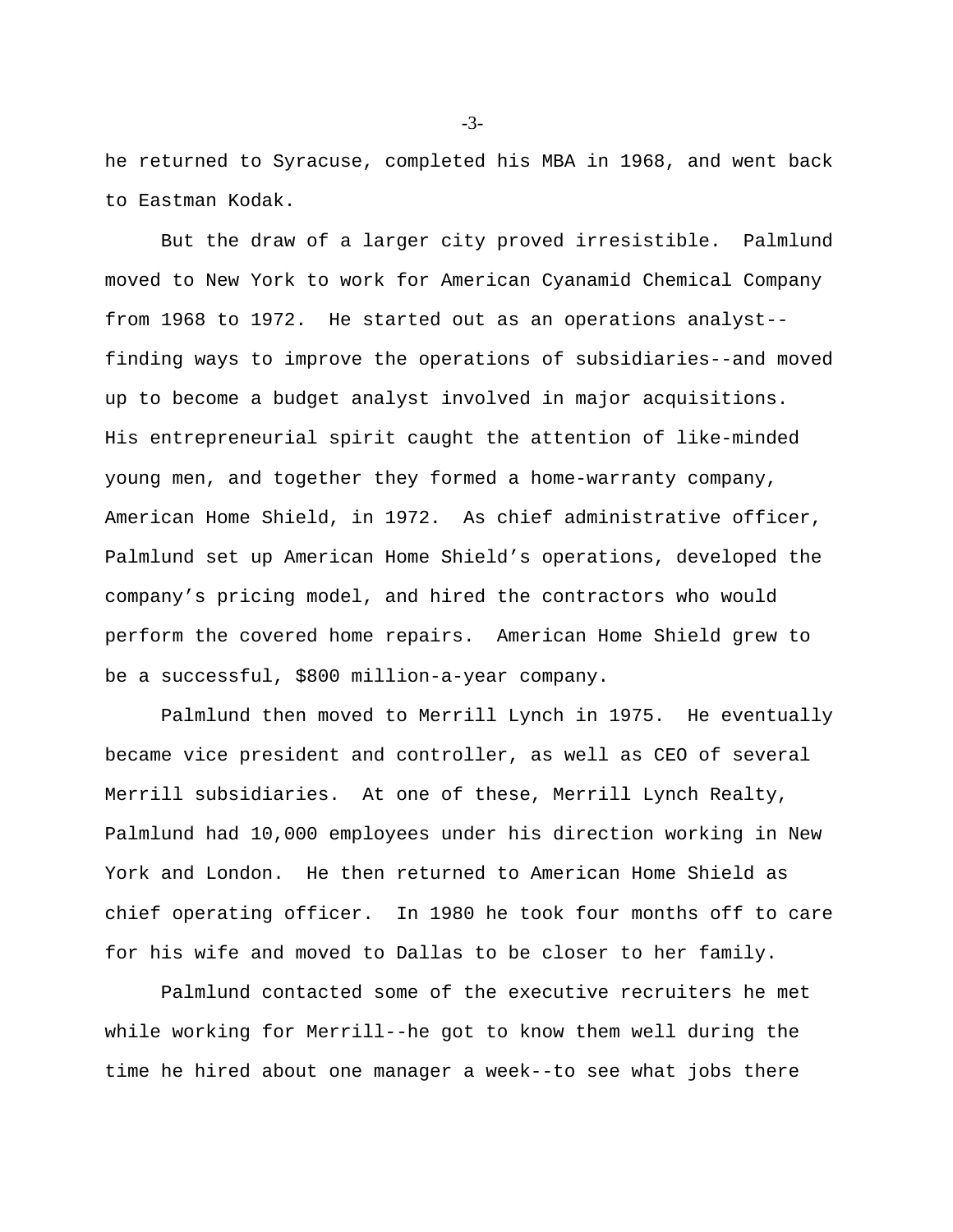might be for him in Dallas. Instead, the recruiters recruited him to join their company. Palmlund wasn't interested at first because he didn't like the way recruiters operated, but the recruiters replied: "Fine, come in and change it." He agreed to give it a try, with the understanding that he could do things his way for a while; if it didn't work out, he would leave.

His way was based on personal contact. He would meet each candidate face to face, never offering anyone for a position whom he hadn't met in person. This was labor intensive--Palmlund accumulated over 10 million frequent-flyer miles--but his approach paid off. He became a partner at his firm, his firm became the world's largest, and he placed more senior executives than anyone else at it. All of his placements stayed in their new jobs at least a year; every other partner had to redo some.

Palmlund's success made his tax reporting complicated, and for many years he relied on Arthur Andersen. In the early '90s, his firm hired a financial planner who recommended setting up limited partnerships, living trusts, and other entities to help Palmlund meet his financial goals--and who also recommended, as the lawyer to set it all up, one Joe Garza. Palmlund ended up using Garza off and on over the next 20 years not only for the financial-planning-entity-creation work, but for all his legal needs. Garza in turn recommended Turner & Stone to Palmlund as a more affordable alternative to Arthur Andersen for tax prepara-

-4-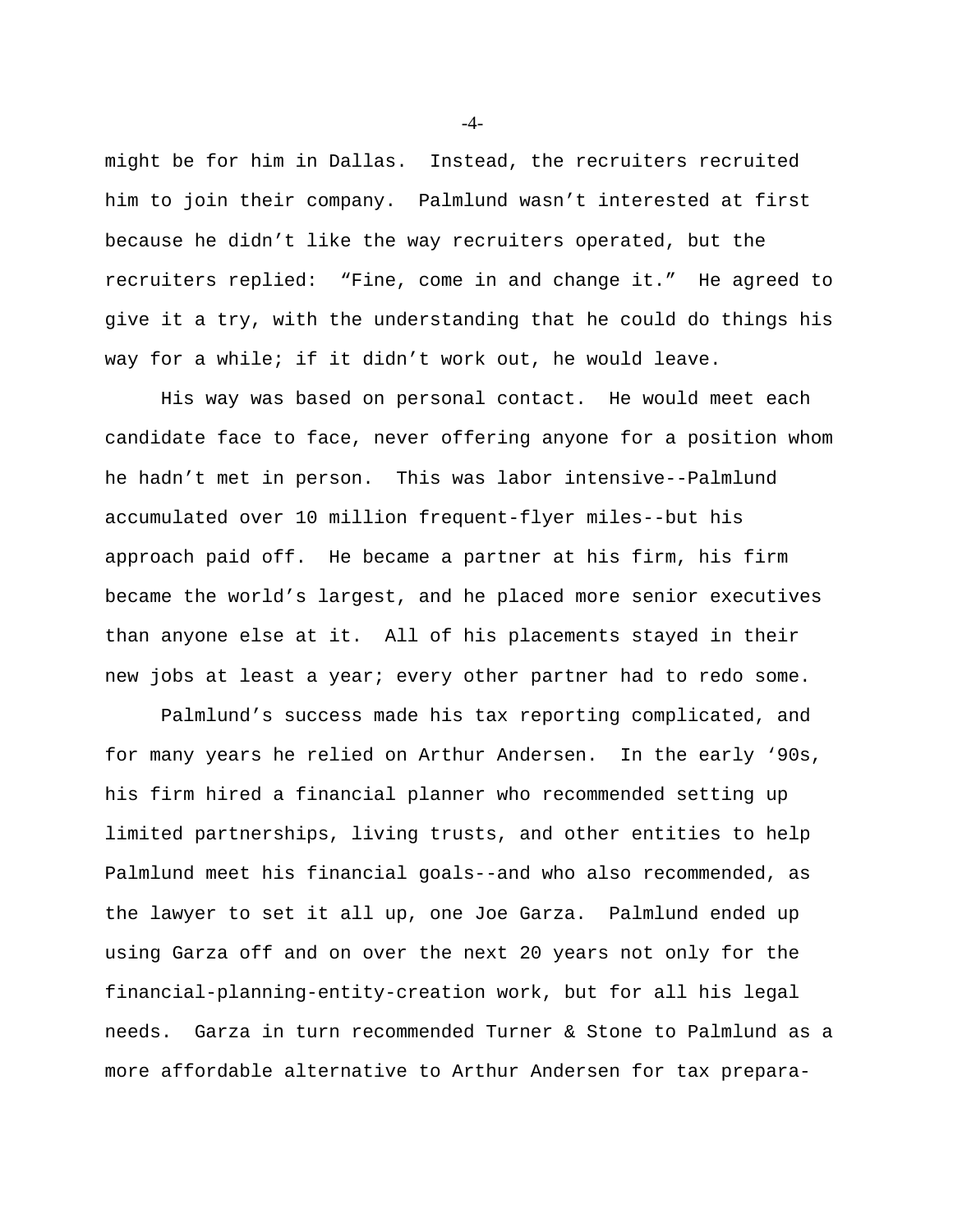tion. But even at those lower rates, Palmlund was an active and frugal client who carefully reviewed every return--and noticed when one year Turner & Stone nearly doubled its fee to \$2,700. He credibly testified that he "moaned and groaned" until it was reduced.

## II. The Transaction

Sometime early in 2001, Garza called Palmlund to briefly pitch an "investment" in foreign currency. Palmlund dismissed the idea because he didn't have much experience in the field. $1$ But he was no neophyte investor–-he ran a real-estate investment partnership, actively picked stocks, and formed a Texas family limited partnership named Palmlund, Ltd., with the stated business of "investments." He also had numerous personal bank and brokerage accounts that he actively managed.

Palmlund says that he warmed up to the transaction after receiving a "hot tip" at a cocktail party in mid-2001. But this tip came from his business partner's daughter, who mentioned that "the yen is weak and is going to get weaker." We do not think this is a credible explanation for Palmlund's interest in foreign-currency speculation, and instead find that his interest was really sparked when Garza resurfaced.

-5-

 $1$  His only experience was ordering his staff at Merrill Lynch's London office to hedge against a threatened devaluation of the pound. He did not personally implement the transaction.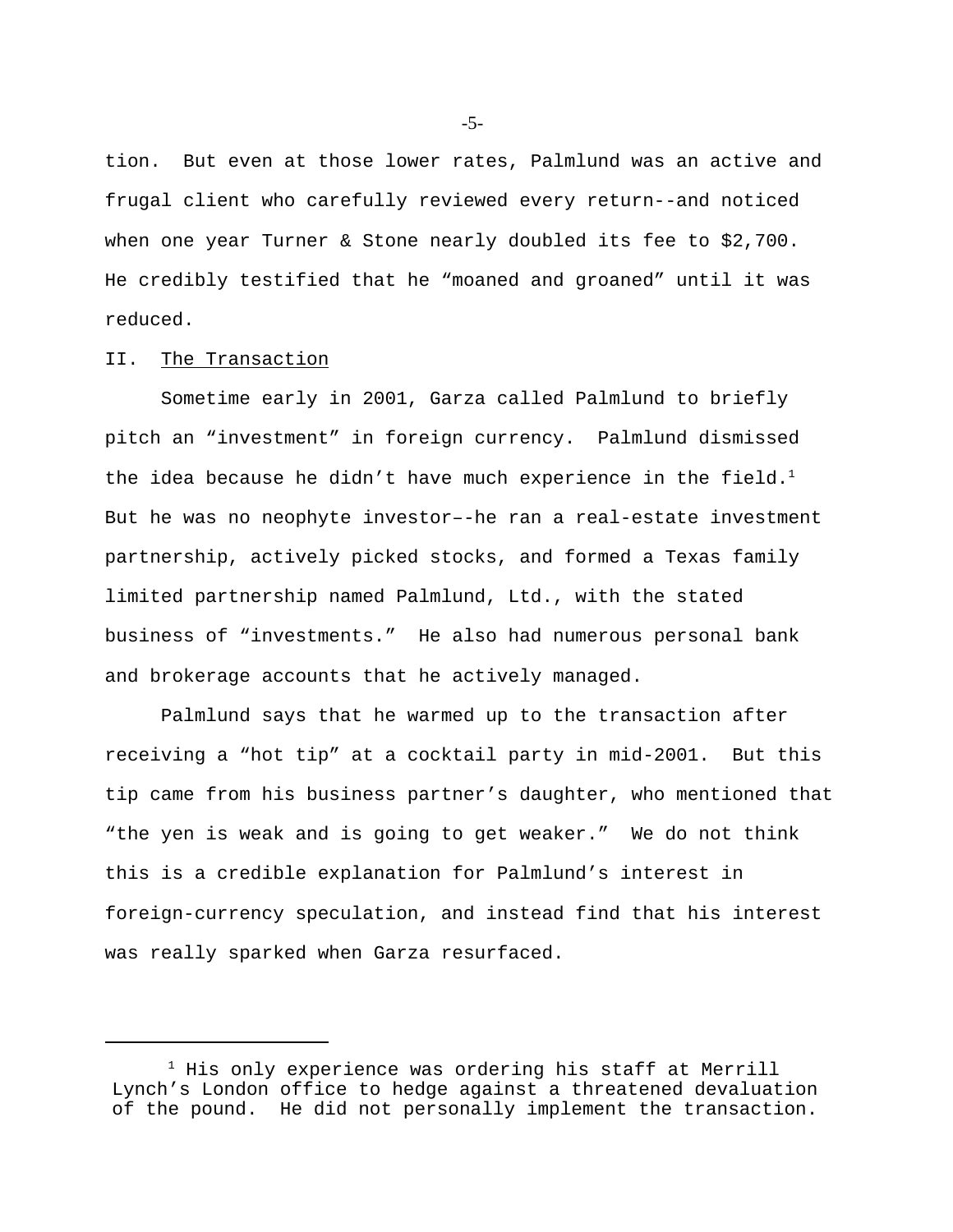Garza, however, was not really urging a speculative foray into foreign currency--he was pitching a particular transaction that he explained had significant tax benefits. The deal was a variation of the Son-of-BOSS transaction that has produced so much litigation in recent years.<sup>2</sup> He tried to explain its basic structure, though on this topic Palmlund credibly testified that the explanation, with its use of foreign-currency digital options and the "super sweet spot"--allegedly a way to make a large profit if the dollar-to-yen exchange rates worked out just

Son-of-BOSS deals come in different varieties. But they all involve the transfer of assets along with significant liabilities to a partnership, with the goal of increasing basis in that partnership. The liabilities are not completely fixed at the time of transfer, so the partnership ignores them in computing basis. This results in high-basis assets that produce large tax–-but not out-of-pocket–-losses. Son-of-BOSS transactions usually yield capital losses, but Palmlund offset ordinary income because he attached the high basis to Canadian dollars, and on his original return took the position that certain foreigncurrency transactions may produce an ordinary loss. See sec.  $988(a)$ ; sec. 1.988-3(a), Income Tax Regs. (Unless we say otherwise, all section references are to the Internal Revenue Code in effect for the year at issue.)

 $2$  We lay out only the barest of bones, because Palmlund has conceded the tax and fights only the penalty. Very similar deals have been dissected elsewhere. See, e.g., Highwood Partners v. Commissioner, 133 T.C. 1 (2009). For an explanation of Son-of-BOSS deals, see Kligfeld Holdings v. Commissioner, 128 T.C. 192 (2007); see also, e.g., BLAK Invs. v. Commissioner, 133 T.C. 431 (2009); 3K Inv. Partners v. Commissioner, 133 T.C. 112 (2009); Olesen v. Commissioner, T.C. Memo. 2009-307; Bergmann v. Commissioner, T.C. Memo. 2009-289; LVI Investors, LLC v. Commissioner, T.C. Memo. 2009-254; UTAM, Ltd. v. Commissioner, T.C. Memo. 2009-253; Tigers Eye Trading, LLC v. Commissioner, T.C. Memo. 2009-121; Napoliello v. Commissioner, T.C. Memo. 2009-104; Fears v. Commissioner, T.C. Memo. 2009-62.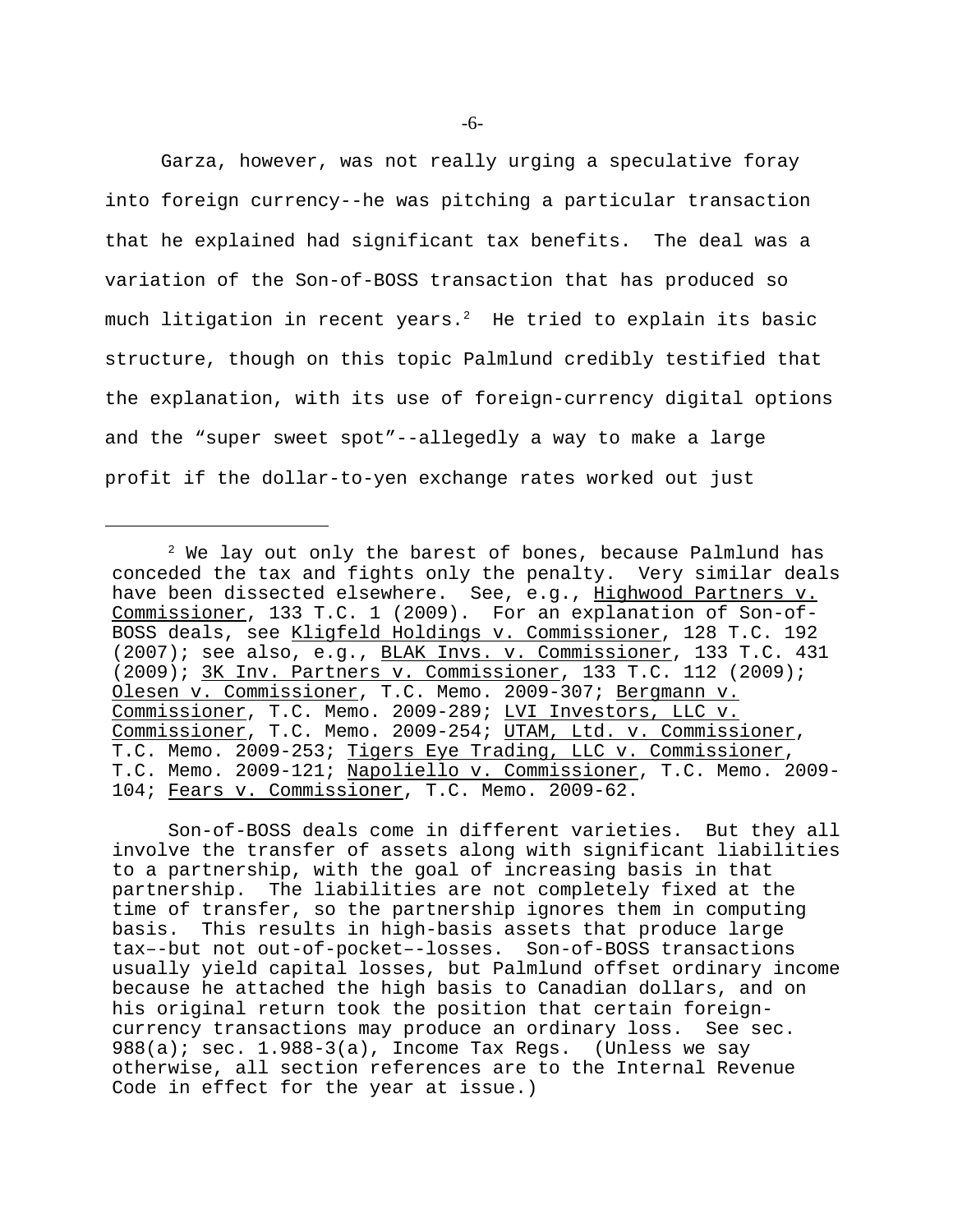right--was not entirely comprehensible. But Garza's tutorials never really got Palmlund interested in the theory of how to make foreign-currency options trading profitable. What got him interested--and we specifically find this based on the trial testimony--was the alluring tax benefit. Palmlund ran Garza's suggestion by his accountants at Turner & Stone. The accountants gave him the green light, telling him they themselves had used the same transaction. And Garza personally guaranteed the deal, promising to cover any taxes, penalties, or litigation costs if the transaction blew up.

This was good enough for Palmlund. He directed Garza to handle all the paperwork and told his secretary to forward any correspondence about the deal directly to Garza. Here are the mechanics:

- In November 2001, Palmlund formed three entities: 32, LLC ("32 LLC"); 7612, LLC ("7612 LLC"); and 106, Ltd. ("106"). The owners of 106 were David Palmlund (99 percent) and 32 LLC (1 percent). Palmlund's Texas family limited partnership, Palmlund, Ltd., is also involved in this case. Its partners were David Palmlund (49.5 percent), Suzanne Palmlund (49.5 percent) and the David Channing Palmlund Trust (1 percent).
- Also in November 2001, 7612 LLC bought offsetting long and short foreign-currency options. The termination date for both options was December 12, 2001, when they would expire out-of-the-money.
- On November 26, 2001, 7612 LLC transferred both long and short options to 106.
- On December 5, 2001, 7612 LLC bought Can\$6,207.82 for US\$4,000.

-7-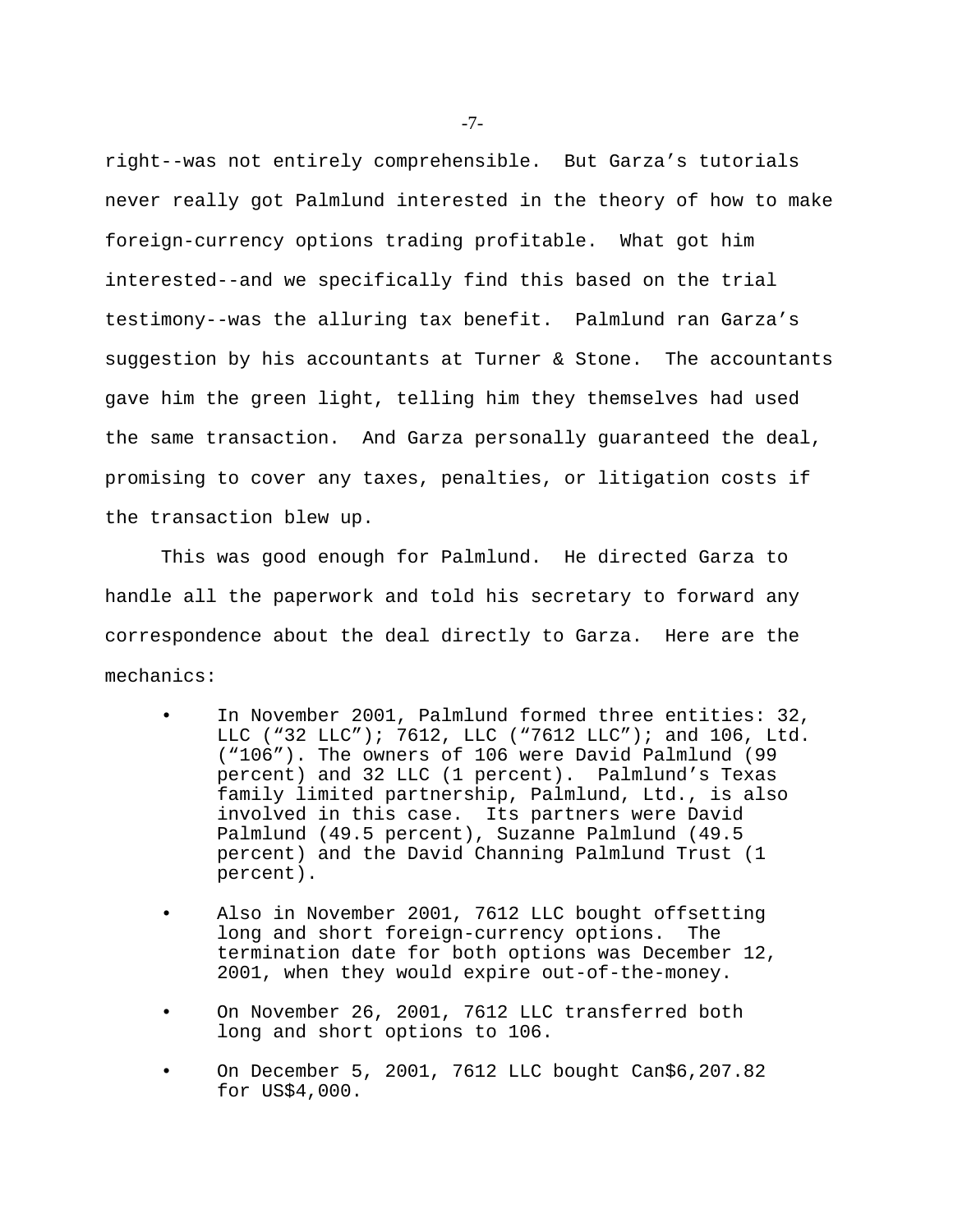- On December 24, 2001, 7612 LLC transferred the Canadian currency to 106 as a capital contribution.
- On December 26, 2001, 106 tried to assign all of its Canadian currency to Palmlund, Ltd., but actually distributed only Can\$2,172.74. Can\$4,035.08 remained with 106 until it sold the currency in October 2002.

Palmlund testified that he earned \$10,000 in two weeks. Deutsche Bank paid out \$40,000 on the options and charged a \$30,000 net premium.<sup>3</sup>If these had been the only expenses involved, the deal would have been profitable. But Palmlund doesn't include Garza's fees in his profit calculation. Those fees shrink the \$10,000 "profit" to a loss of somewhere between  $$32,000$  and  $$85,000.^4$ 

## III. Reporting the Transaction

Palmlund used Turner & Stone to prepare his 2001 return. A critical part of that preparation was the opinion letter Garza wrote, which Palmlund forwarded to them. The opinion letter contains a four-page introduction tailored to the deal, but the remaining 85 pages consist mostly of generic boilerplate on tax-

<sup>&</sup>lt;sup>3</sup> The premiums on the long and short option positions were \$3,000,000 and \$2,970,000, respectively.

<sup>4</sup> The exact amount of Garza's fee is unclear from the record. It was either \$72,000 or \$95,000, and the \$30,000 net premium may or may not have been included in the fee. Assuming the lowest possible Garza fee–-\$72,000 with the net premium included–-Palmlund would have lost \$32,000 on the deal (\$40,000 option payout less \$72,000 for Garza's fee). At the other end of the spectrum–-\$95,000 not including the net premium--Palmlund would have lost \$85,000 (\$40,000 option payout less the \$30,000 net premium and the \$95,000 Garza fee).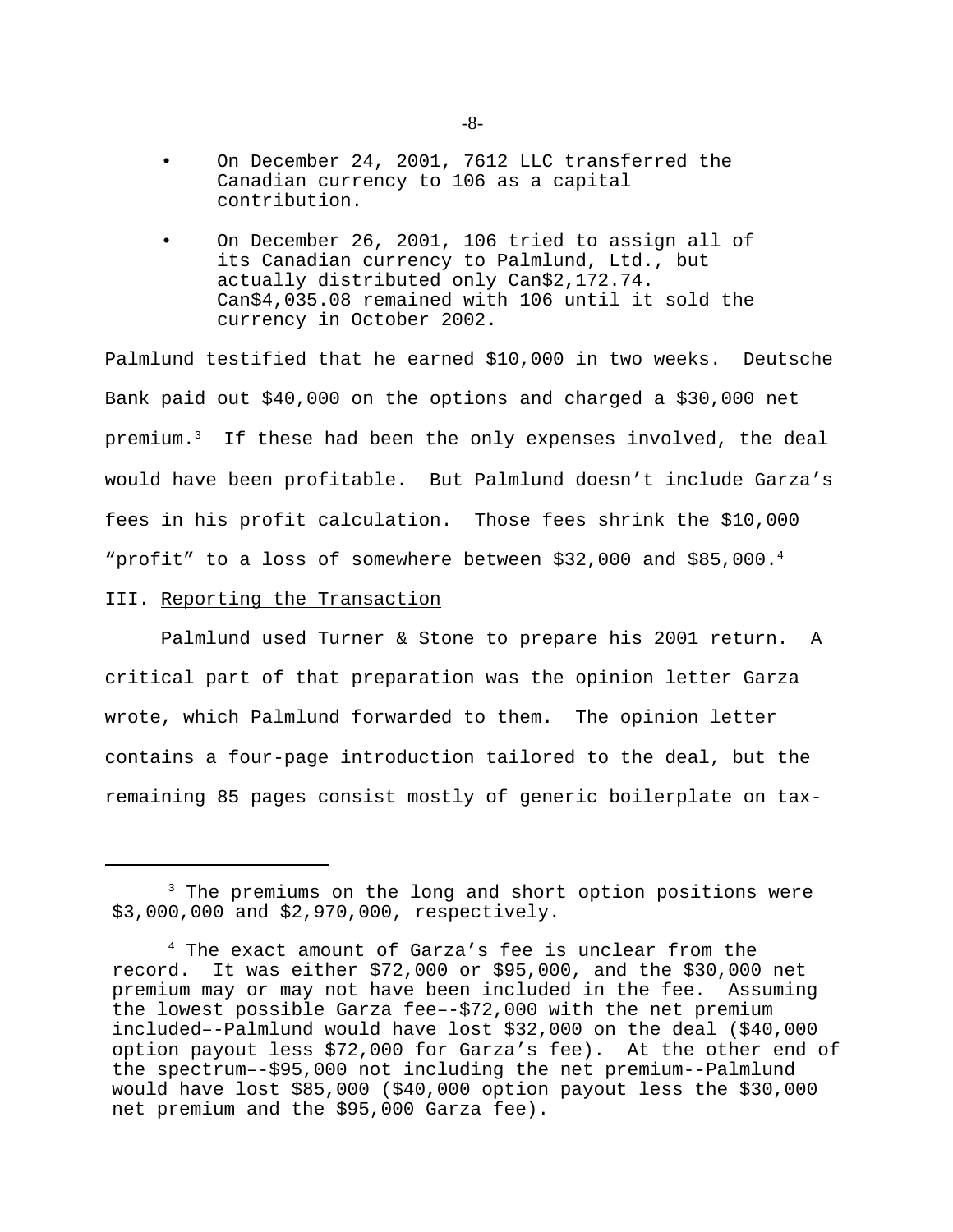law doctrines–-running the gamut from partnership-basis rules, treatment of foreign-currency contracts, the step-transaction doctrine, economic substance, disguised-sale provisions, and partnership anti-abuse regulations. In the letter, Garza concluded that the tax treatment he proposed would "more likely than not" withstand IRS scrutiny. $5$  To reach this conclusion, Garza had to clear a few hurdles. In the introductory pages, he states that Palmlund represented that he

- "independently reviewed the economics underlying the investment,"
- "believed there was reasonable opportunity to earn a reasonable pre-tax profit \* \* \* in excess of all associated fees and costs," and
- received "[t]he foreign currency and financial instruments \* \* \* as Partnership *liquidating* distributions." (Emphasis added.)

Here's the first stumble--we find that Palmlund did no such things. But even if he had, Garza still didn't get it right–-he

<sup>5</sup> One factor to consider in determining whether the goodfaith-reliance defense applies is the existence of an "opinion of a professional tax advisor \* \* \* as to the treatment of the taxpayer  $* * *$  under Federal tax law." Sec.  $1.6664-4(c)(1)$ , Income Tax Regs. In analyzing corporate tax shelters, citing the "more likely than not" standard–-defined as "a greater than 50 percent likelihood that the tax treatment of the item will be upheld if challenged by the Internal Revenue Service"–-is a necessary, but not sufficient, condition in such opinions. Sec. 1.6664-4(e)(2)(i)(B), (3), Income Tax Regs. Since 106 isn't a corporation, the "more likely than not" conclusion might not strictly be necessary, but Garza still cited the standard in his opinion letter.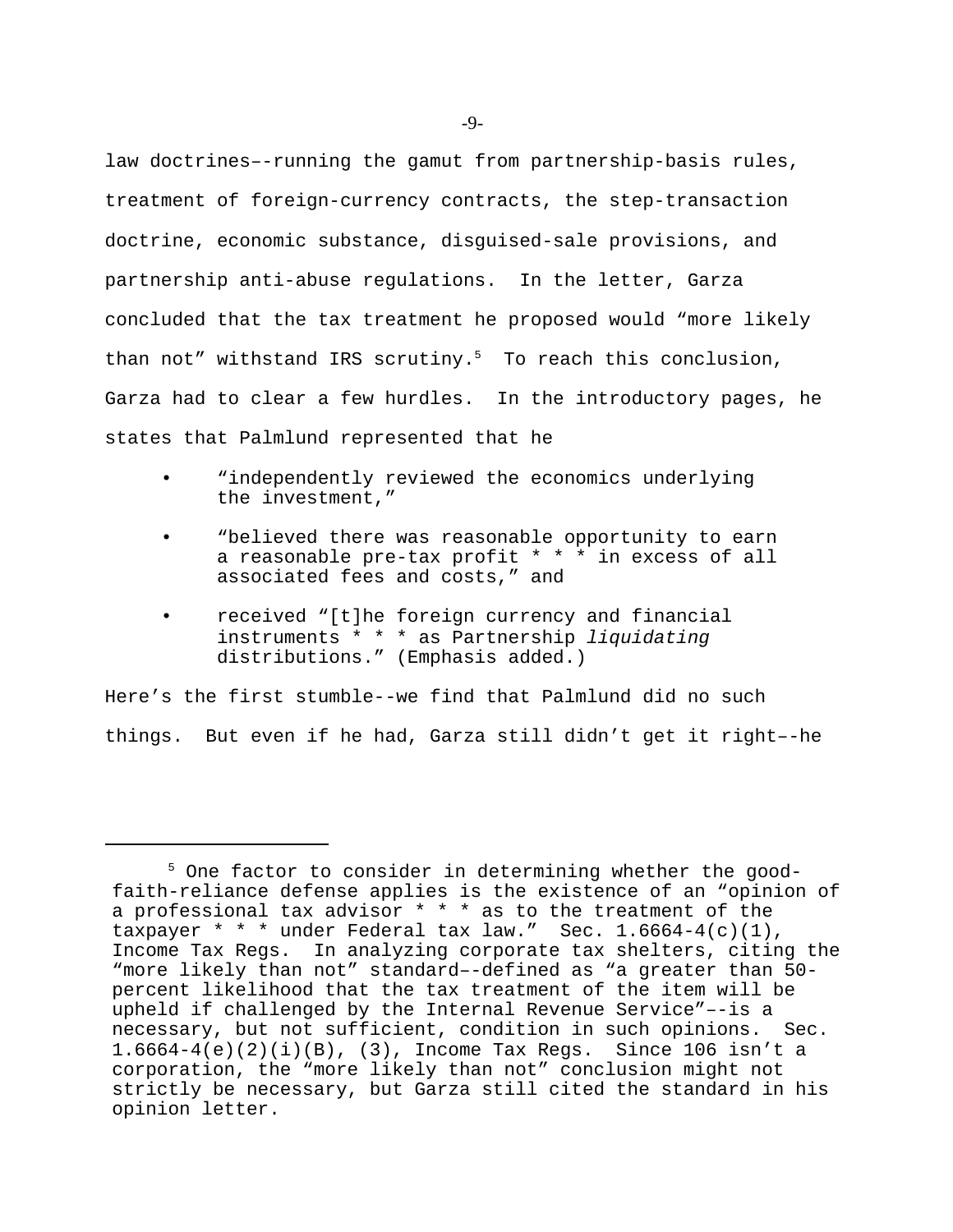failed to customize the opinion letter to fit the facts of the transaction. Here are a few of the mistakes:

- The foreign currency was distributed to Palmlund in liquidation of his partnership interest.
	- No it wasn't; it was a nonliquidating distribution in 2001.
- Unrelated partners confirmed the partnership's legitimacy.
	- All the partners were related--and Palmlund controlled them.
- Palmlund doesn't know if he will be called upon to satisfy his obligations under the sold digital option.
	- The options had already been terminated by the time the opinion was drafted.

Relying on the opinion letter, Turner & Stone prepared returns for 106, 32 LLC, Palmlund, Ltd., and Palmlund in 2002. They charged \$8,000 for return preparation; Palmlund didn't complain. He didn't review the returns or ask any questions, claiming that he "wouldn't even know what to ask" about the returns. The result was happy for a time--a noneconomic loss of about \$1 million flowed through to his personal return.

Palmlund did get concerned when the IRS sent him a copy of Announcement 2004-46, 2004-1 C.B. 964, in May 2004. The announcement outlined terms of settlement for Son-of-BOSS transactions. Palmlund met with Garza and his accountants to figure out what he should do, and what he decided to do was amend his personal return. (No one ever amended 106's return.) Turner &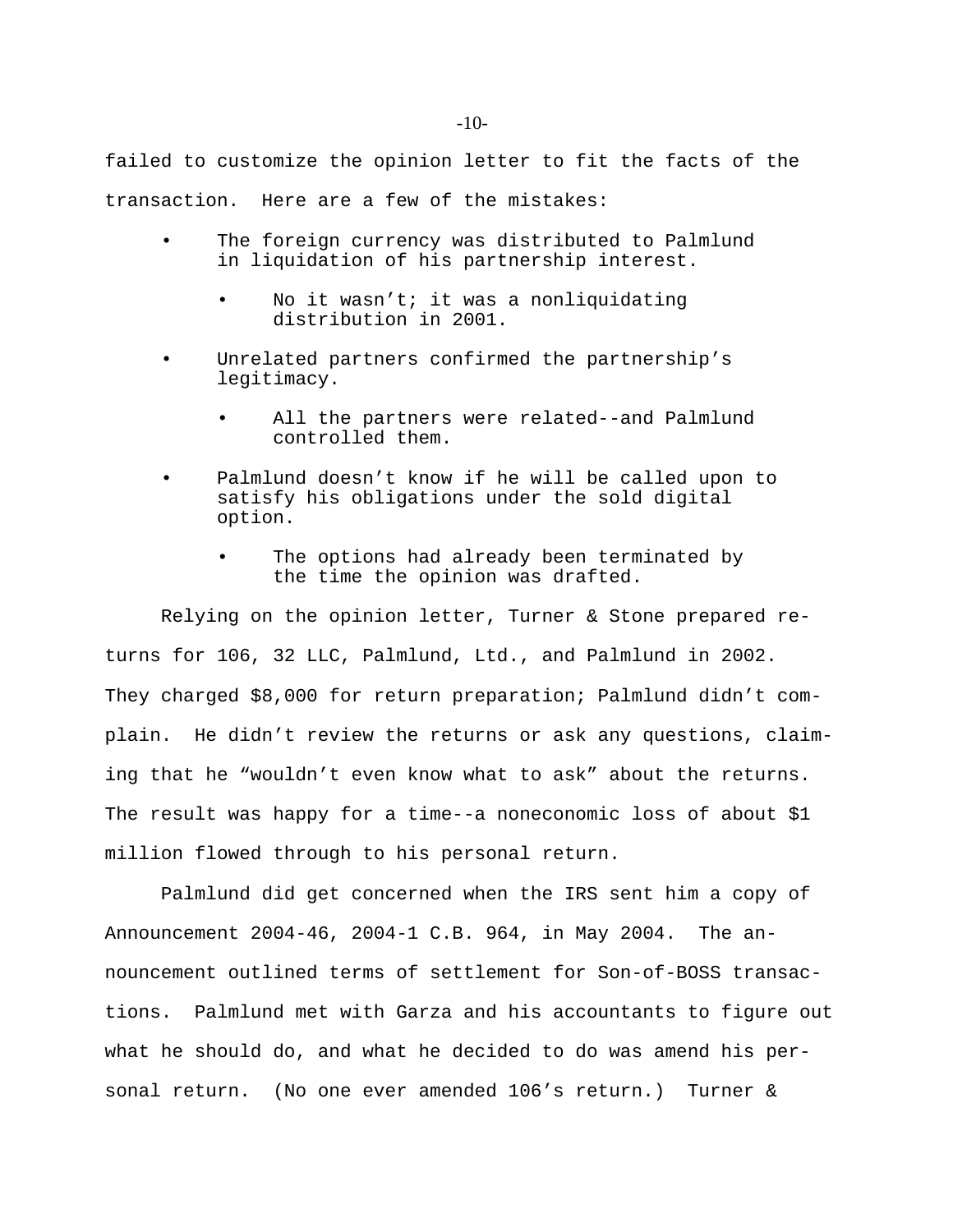Stone finished the amended return in August 2004, and Palmlund signed it in September. This return removed the \$1 million loss attributed to the disallowed transaction, and Palmlund paid the taxes and interest he conceded were due.

The IRS issued an FPAA to 106 that adjusted various partnership items (including contributions and distributions) to zero and asserted penalties. Palmlund, as 106's tax matters partner, timely petitioned the Tax Court. In the course of preparing for trial, the Commissioner subpoenaed Charles Denson, Palmlund's private banker. Denson was curious about the subpoena and set up a lunch with Palmlund. He asked about the case, and Palmlund explained that he got into a tax strategy "and the intent was to lose money."

Before trial began, we issued two orders. In the first, we granted the Commissioner partial summary judgment on the issue of whether the 2001 asset distribution from 106 was nonliquidating. As a result, the adjusted basis for 106's distribution to Palmlund, Ltd., in 2001 is limited to the partnership's adjusted basis (i.e., inside basis)<sup>6</sup> in the Canadian currency. See sec. 732(a); 7050, Ltd. v. Commissioner, T.C. Memo. 2008-112. In our second order, we granted the Commissioner's motion for partial summary judgment on the issue of whether there was a gross-

-11-

<sup>6</sup> Inside basis is a partnership's basis in property that it owns.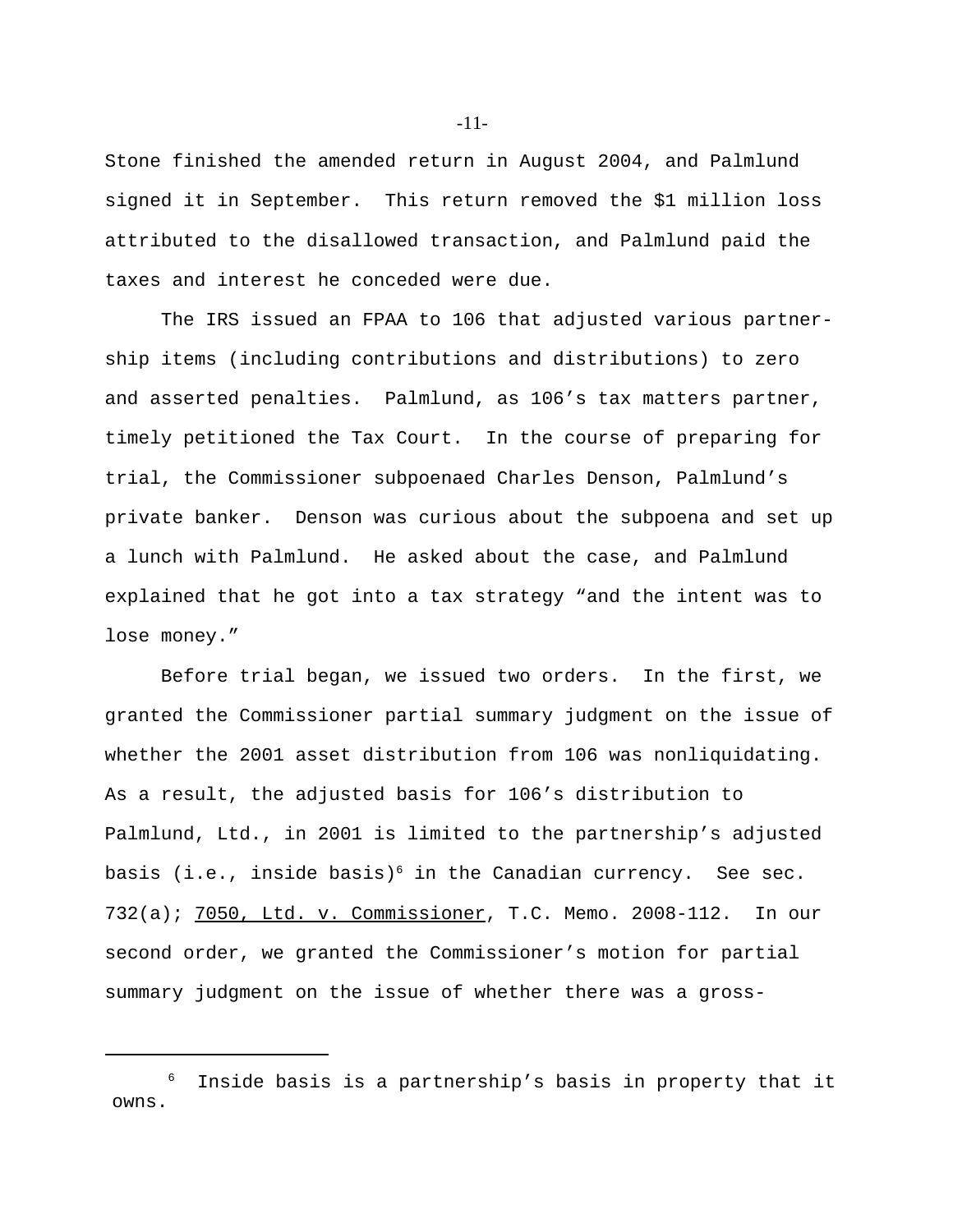valuation misstatement in excess of 400 percent on the 106 return. This second order required little more than a bit of math, because 106's assets were Canadian dollars bought for US\$4,000. The partnership distributed some of those Canadian dollars in 2001, so 106's basis–-the inside basis--in those distributed dollars was \$1,400.The return claimed a \$2.974 million basis in the distribution, which is significantly more than 400 percent of  $$1,400$ , and was reduced by the FPAA to zero.<sup>7</sup>

Because Palmlund conceded the taxes related to the underlying transaction, the only remaining question is whether the partnership has a section 6664(c) reasonable cause/good faith defense–-based upon reliance on Garza and Turner & Stone–-to the 40% gross-valuation-misstatement penalty the Commissioner asserts under section 6662(h). This penalty relates to inside basis–- 106's overvaluation of its basis in the Canadian dollars it distributed to Palmlund Ltd.

#### OPINION

## I. Jurisdiction

In January 2010, the D.C. Circuit<sup>8</sup> decided Petaluma FX Partners v. Commissioner, 591 F.3d 649 (D.C. Cir. 2010), affg. in

-12-

 $7$  The parties did not dispute this calculation and holding.

<sup>8</sup> 106 was a Tax Equity and Fiscal Responsibility Act of 1982 partnership without a principal place of business when it filed its petition, because it no longer existed. Any appeal therefore may go to the D.C. Circuit. See sec. 7482(b)(1).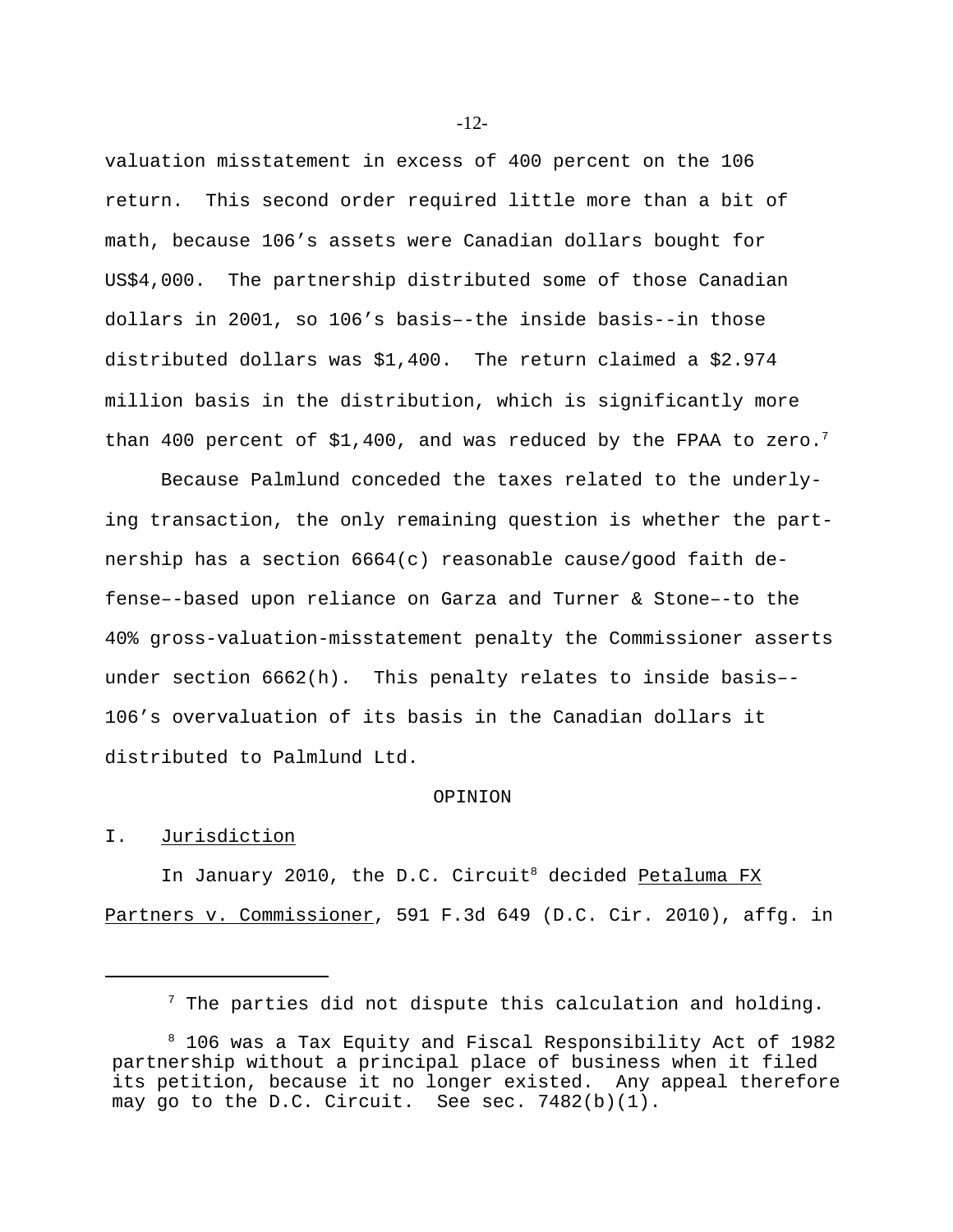part, revg. in part, vacating in part and remanding on penalty issues 131 T.C. 84 (2008).<sup>9</sup> It held that the Tax Court lacks jurisdiction in partnership-level proceedings to determine a partner's basis in the partnership or whether penalties related to that basis apply.  $Id.$  at 655-56.<sup>10</sup> After the D.C. Circuit issued its opinion, we asked the parties in this case to brief the question of whether we have jurisdiction, and both tell us that we do.

At first glance, Petaluma seems strikingly similar to 106. Like the tax shelter in Petaluma, the transaction has the foreign-currency-option flavor of a Son-of-BOSS deal. Accuracyrelated penalties are at stake in both cases. But there's a key distinction–-Petaluma held that the Tax Court had no jurisdiction over penalties springing from an adjustment to a partner's outside basis, $11$  but the parties here agree that outside basis is not an issue. In the FPAA that provoked this case, the Commissioner determined that "the accuracy-related penalty under section 6662(a) of the Internal Revenue Code applies to all underpayments

<sup>&</sup>lt;sup>9</sup> In March 2010, the Federal Circuit followed Petaluma in Jade Trading, LLC v. United States, 598 F.3d 1372, 1379-80 (Fed. Cir. 2010), making essentially the same holding on almost identical facts.

<sup>&</sup>lt;sup>10</sup> We recently reanalyzed the problem in response to the D.C. Circuit's mandate in Petaluma. See Petaluma FX Partners v. Commissioner, 135 T.C. \_\_\_ (2010).

 $11$  Outside basis is an individual partner's basis in his interest in the partnership itself.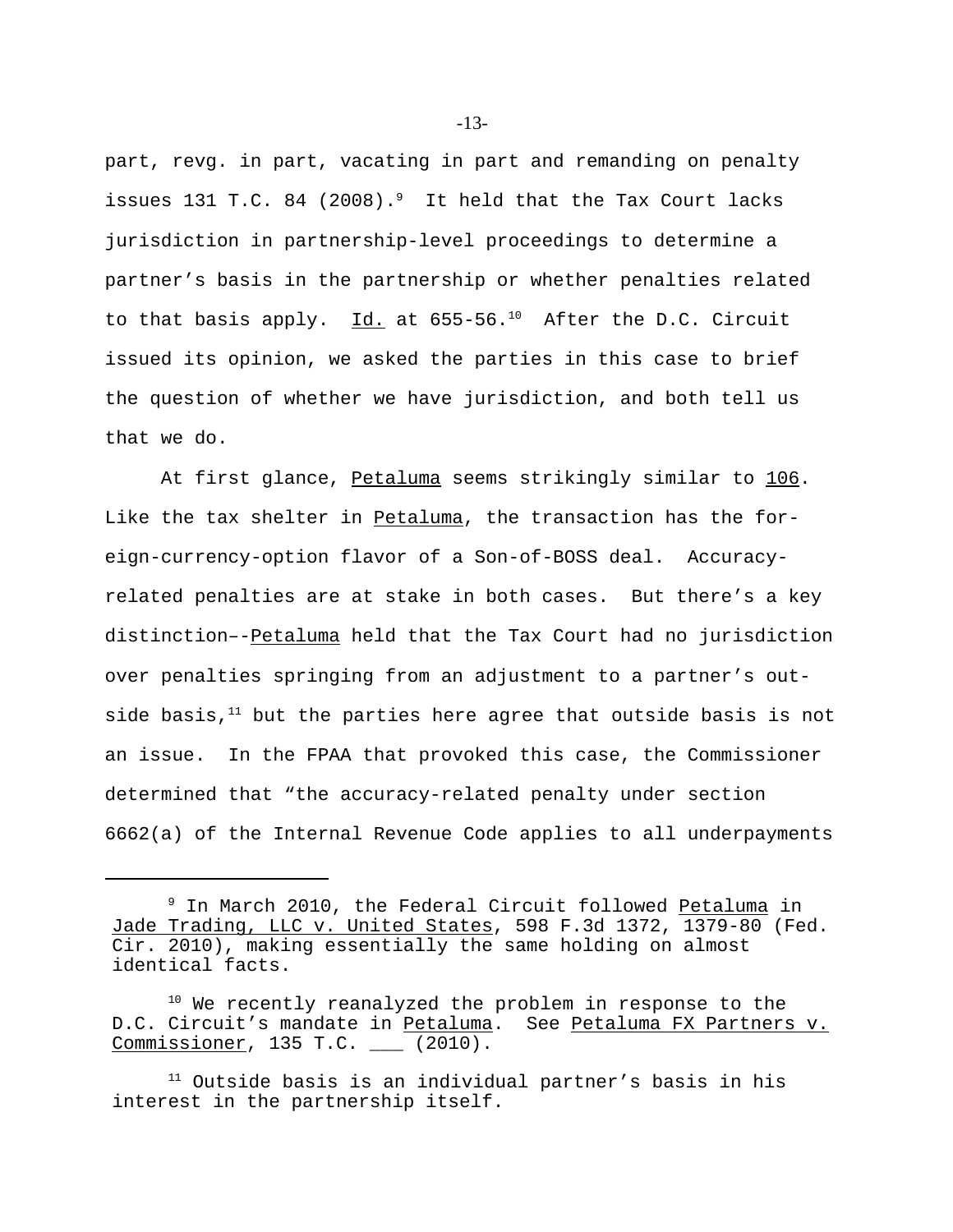of tax attributable to adjustments of *partnership items* of 106." (Emphasis added.) And the specific item at issue in this case is 106's own basis in the Canadian dollars that it distributed to its partners. This kind of basis is "inside" basis, not the "outside" basis that was at issue in Petaluma. And this is the kind of basis that the regulation defines as a partnership item. See sec. 301.6231(a)(3)-1(c)(3)(iii), Proced. & Admin. Regs. This is a key distinction--Petaluma didn't address our jurisdiction over penalties based on adjustments to inside basis.

We also agree with the parties and hold that partner-level proceedings are not necessary to determine the gross-valuationmisstatement penalty in this case: The parties have stipulated that the adjustment to inside basis at the partnership level here allows a numerical adjustment at the partner level and agree that this "is a flow through item to the Palmlunds' individual return." Stip. **¶** 27. Because it is possible to derive through such an adjustment alone the reduction in the claimed loss on the sale of the Canadian dollars that 106 distributed, and the consequent increase in the reportable gain and resulting deficiency- all without any need for an affected-item deficiency notice, see Petaluma, 135 T.C. \_\_\_ (2010)--we conclude that we do have jurisdiction over the penalty in this partnership-level case after

-14-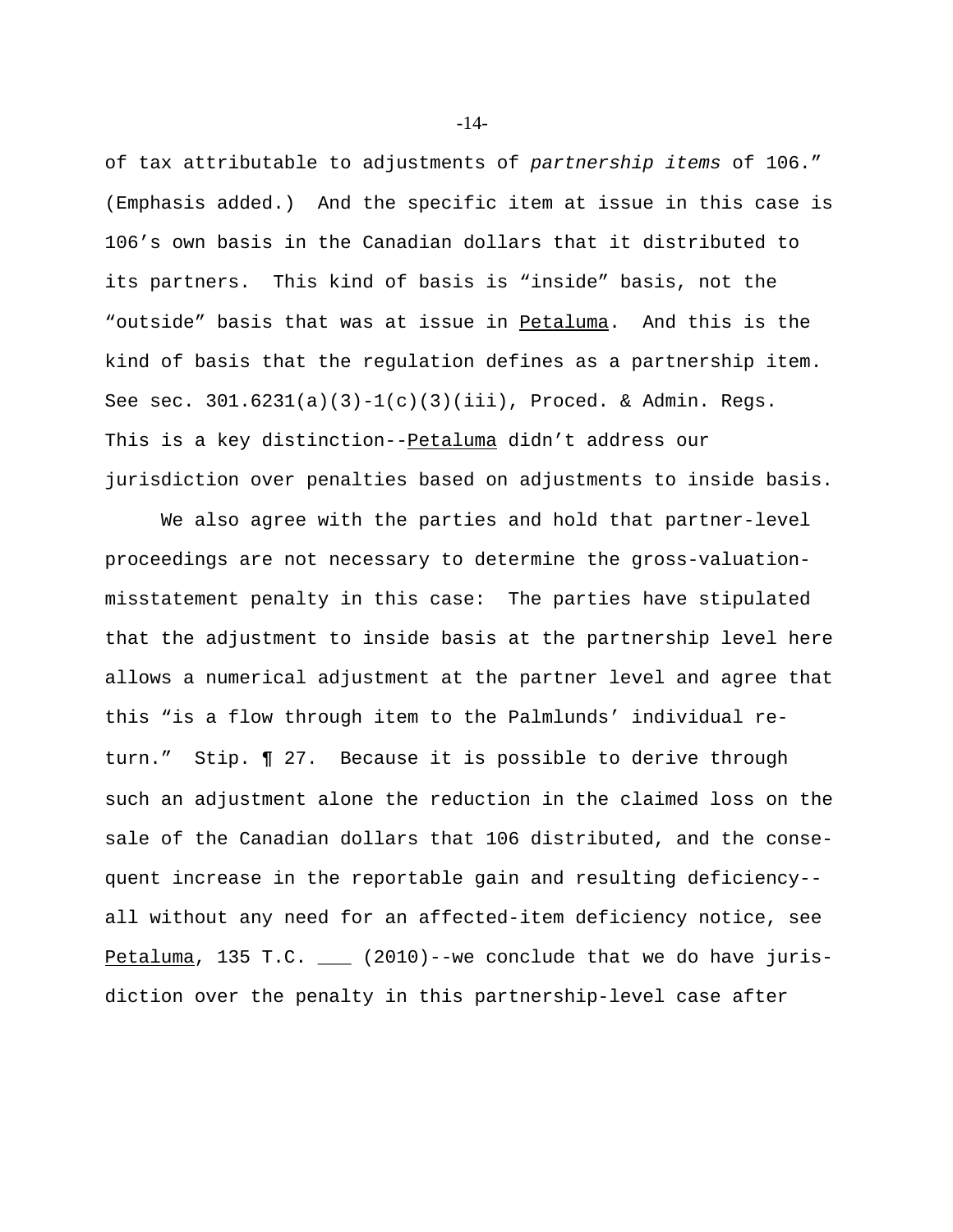Petaluma. <sup>12</sup>Partnership items specifically include "the adjusted basis to the partnership of distributed property." Sec.  $301.6231(a)(3)-1(c)(3)(iii)$ , Proced. & Admin. Regs. Under section 6226(f), we have jurisdiction in a TEFRA proceeding to "determine all partnership items \* \* \* and the applicability of any penalty, addition to tax, or additional amount which relates to an adjustment to a partnership item." Since the overvalued distribution was a partnership item, the outside basis of individual partners is of no consequence. The only issue in dispute is whether 106 had a section 6664 reasonable-cause-andgood-faith defense for the gross-valuation misstatement.

That leads to the next question: Is the reasonable cause/good faith defense available at the partnership level? Most courts that have addressed the issue think so. See, e.g., Am. Boat Co., LLC v. United States, 583 F.3d 471, 480 (7th Cir. 2009) (court has jurisdiction in partnership-level proceeding to consider partnership defense to accuracy-related penalty); Fears v. Commissioner, 129 T.C. 8, 10 (2007) (penalties relating to

-15-

<sup>&</sup>lt;sup>12</sup> "As it is not clear from the opinion, the record, or the arguments before this court that the penalties asserted by the Commissioner and ordered by the Tax Court could have been computed without partner-level proceedings to determine the affected-items questions concerning outside bases, we are unable to uphold the court's determination of the penalty issues. While it may be that some penalties could have been assessed without partner-level computations, we cannot affirm a decision that has not yet been made." Petaluma, 591 F.3d 649, 655-56 (D.C. Cir. 2010), affg. in part, revg. in part, vacating in part and remanding on penalty issues, 131 T.C. 84 (2008).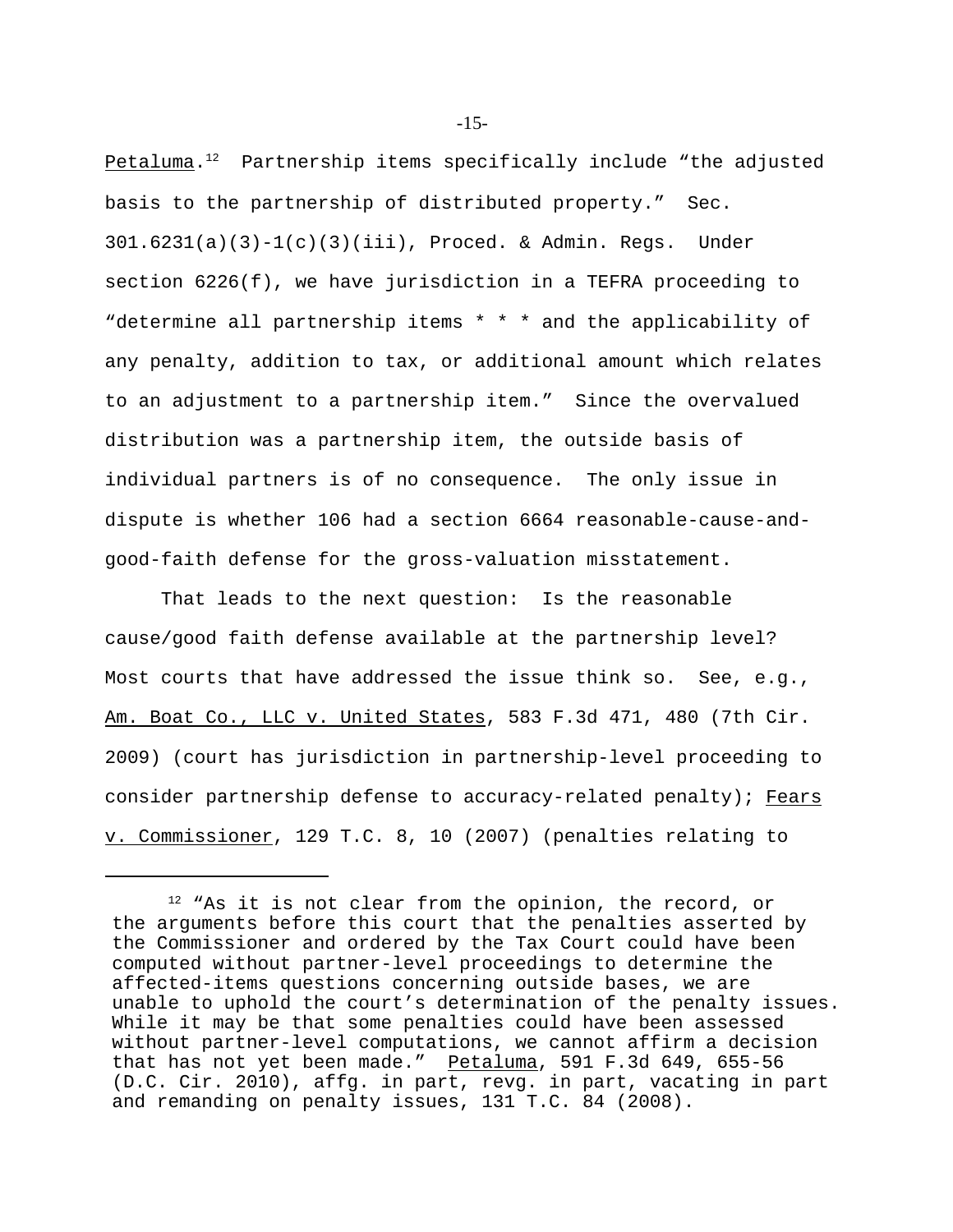partnership-item adjustments generally determined at partnership level); Santa Monica Pictures, LLC v. Commissioner, T.C. Memo. 2005-104 (reasonable-cause defense a partnership-level

determination).

On the other hand, the Court of Federal Claims recently held that the reasonable-cause defense to the gross-valuation misstatement penalty is exclusively a partner-level defense. Clearmeadow Invs., LLC v. United States, 87 Fed. Cl. 509, 520-21 (2009). That court interpreted section 301.6221-1(d), Proced. & Admin. Regs., to prohibit the reasonable-cause defense at the partnership level. Clearmeadow, 87 Fed. Cl. at 520. The Seventh Circuit disagreed:

To the extent that the court's holding in Clearmeadow wholly forecloses a partnership from raising an entity-level reasonable cause defense, we disagree. The court's primary premise is correct: a partner may not raise a partner-level defense during a partnership-level proceeding. But we see nothing that would prevent a partnership from raising its own reasonable cause defense \* \* \*

The Clearmeadow court relied on Treasury Regulation § 301.6221-1(d), which defines a partnerlevel defense \* \* \*. Although the regulation cites §  $6664(c)(1)$  as an example of a partner-level defense, it does not foreclose a similar defense on behalf of the partnership; it only states that "whether *the partner* has met the criteria of  $* * *$  section 6664(c)(1)" is a partner-level defense. Treas. Reg. § 301.6221-1(d). The Fifth Circuit concluded that this language did not rule out a partnership-level reasonable cause defense, *see* Klamath, 568 F.3d at 548, and we agree.

Am. Boat Co., 583 F.3d at 480. We find the Seventh Circuit's analysis more persuasive than Clearmeadow's, and hold that 106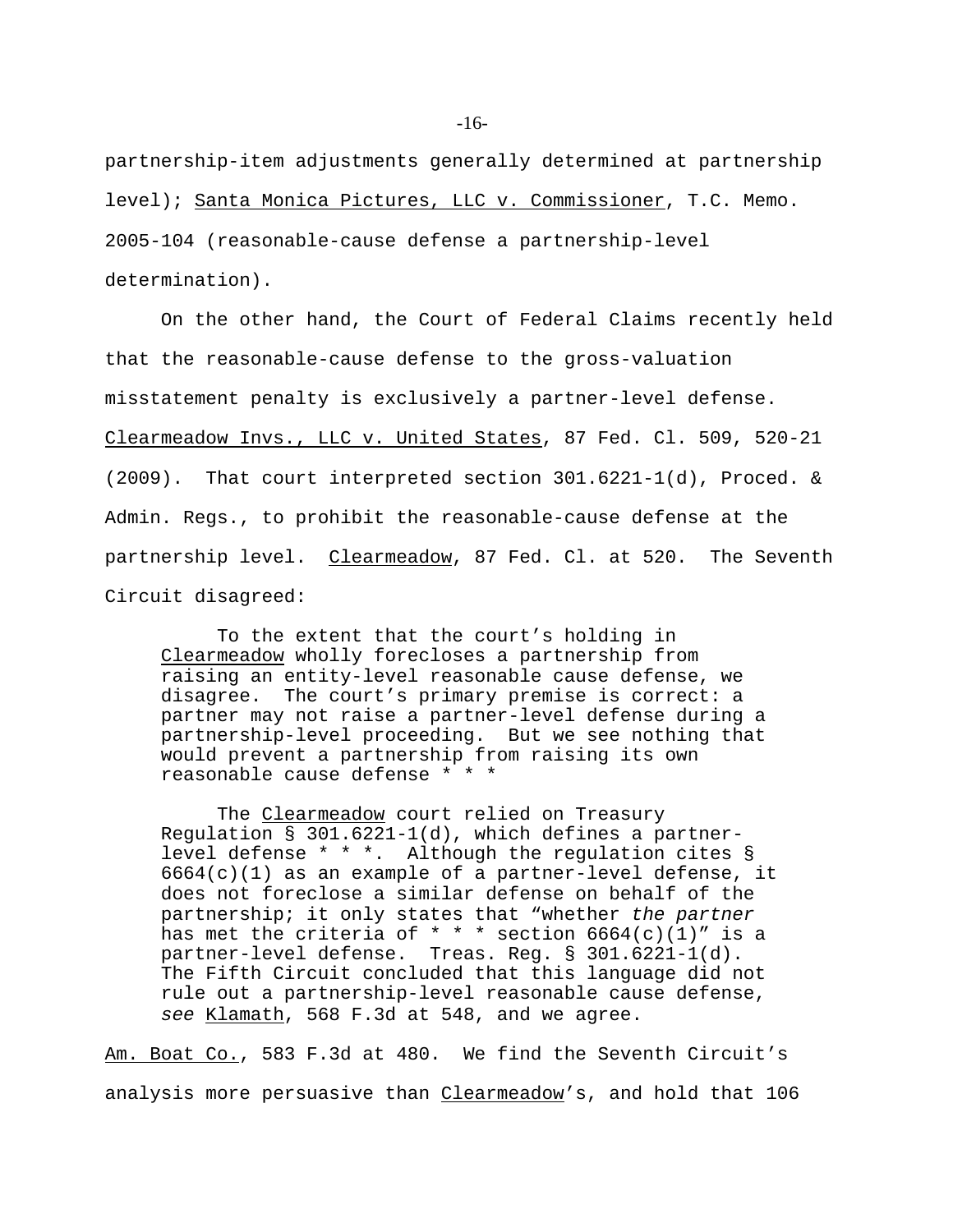may assert the reasonable-cause defense at the partnership  $l$ evel. $13$ 

## II. Section 6662 Penalty and Defense

The gross-valuation-misstatement penalty can be rebutted by a showing of reasonable cause and good faith, sec. 6664(c), and a taxpayer will often argue (as Palmlund does) that he had reasonable cause and showed good faith by relying on professional advice. The regulation somewhat unhelpfully states that reliance on professional advice is "reasonable cause and good faith if, under all the circumstances, such reliance was reasonable and the taxpayer acted in good faith." Sec. 1.6664-4(b)(1), Income Tax Regs. The caselaw more helpfully points to three factors to test whether a taxpayer properly relied on professional advice. Neonatology Associates, P.A. v. Commissioner, 115 T.C. 43, 99 (2000), affd. 299 F.3d 221 (3d Cir. 2002).

- First, was the adviser a competent professional who had sufficient expertise to justify reliance?
- Second, did the taxpayer provide necessary and accurate information to the adviser?
- Third, did the taxpayer actually rely in good faith on the adviser's judgment?

<sup>&</sup>lt;sup>13</sup> The parties have stipulated that only the gross-valuation misstatement penalty for 106 is at issue, so we do not decide whether other penalties (e.g., negligence) require analyzing adjustments to outside basis or other partner-level facts.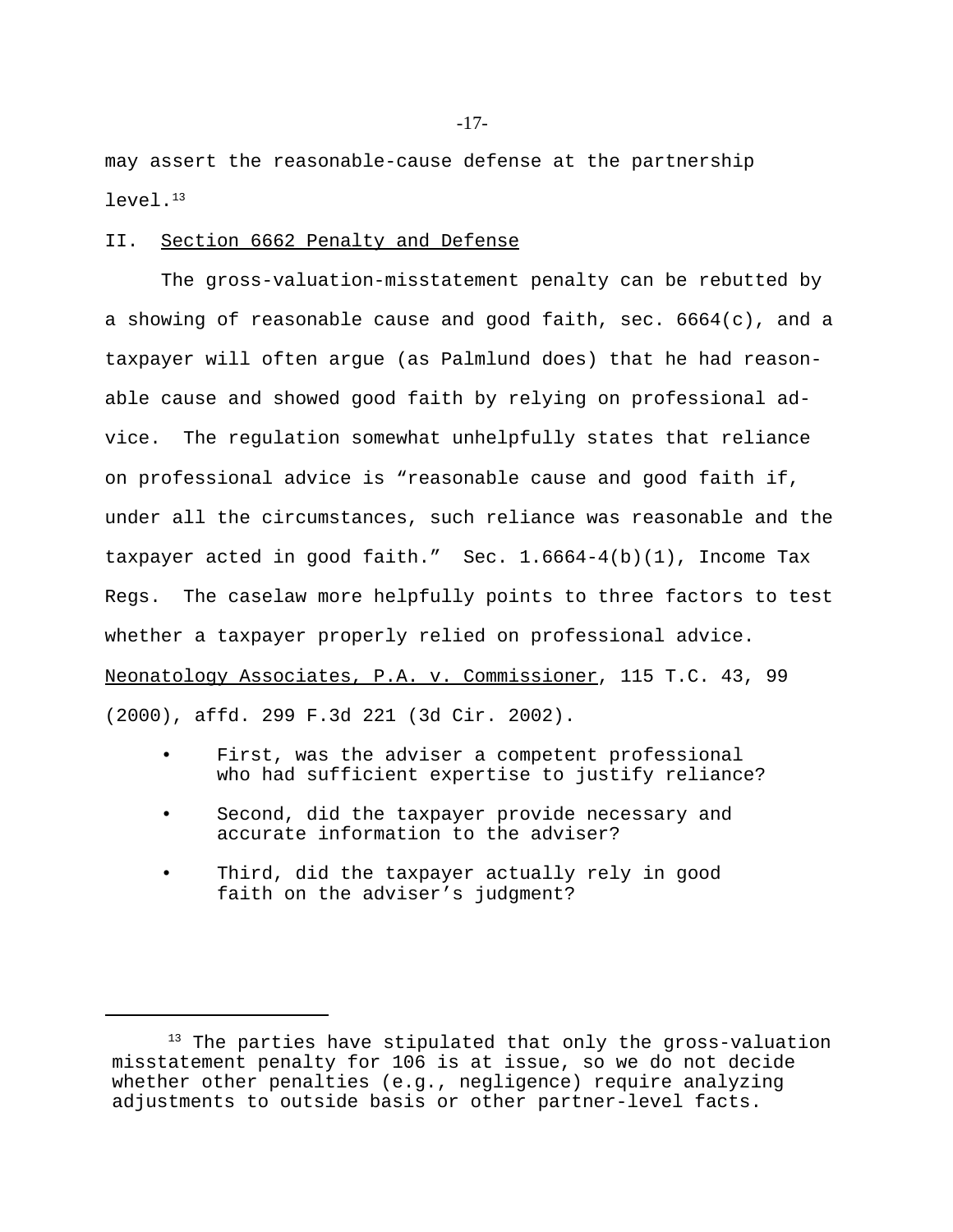-18-

#### A. Expertise of Professional Advisers

Both Garza and Turner & Stone were licensed and would have appeared competent to a layman at the time they prepared the return. They would have appeared competent especially to Palmlund, since Garza had been his personal attorney for 20 years, and Turner & Stone had prepared his returns for about 18 years, all without incident. The Commissioner doesn't dispute their expertise in his brief, and so we have no trouble finding these advisers to have at least an adequate level of expertise.

## B. Provision of Necessary and Accurate Information

We also find that Palmlund provided both Garza and Turner & Stone with all the relevant financial data needed to assess the correct level of income tax. Sec.  $1.6664-4(c)(1)(i)$ , Income Tax Regs. The Commissioner doesn't dispute this either.

### C. Actual Reliance in Good Faith

It's the third point–-the issue of Palmlund's actual goodfaith reliance on Garza's, and Turner & Stone's, professional advice–-that's in dispute. There are at least three factors to consider:

• Palmlund's business sophistication and experience,

• the sloppy opinion letter, and

whether Garza and Turner & Stone were promoters.

Palmlund's business sophistication and experience tend to make it harder to believe he didn't know the transaction was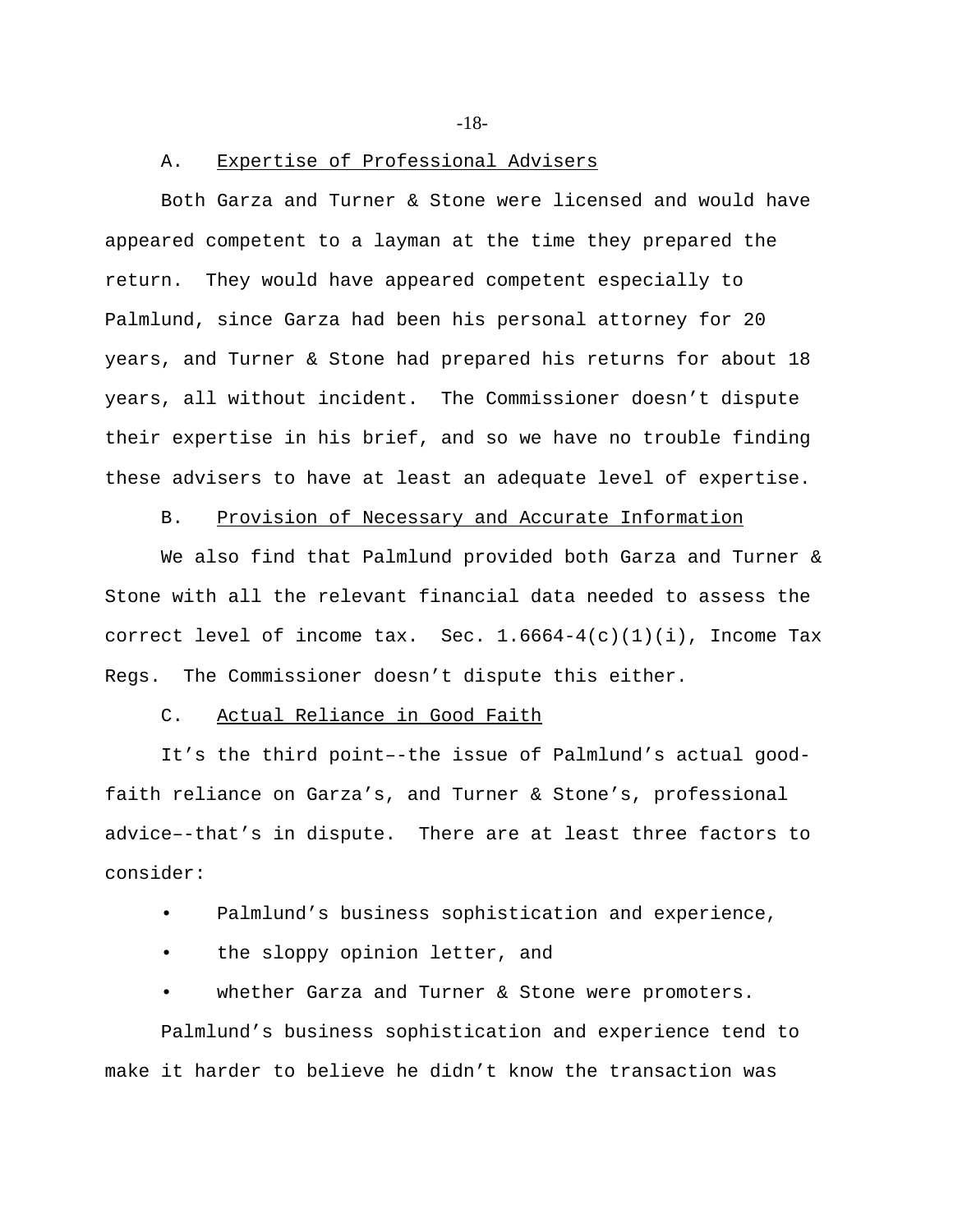improper. Even though he wasn't a tax expert and was accustomed to relying on professional advisers for tax preparation, it seems doubtful that he acted in good faith in light of his "experience, knowledge, and education." Sec. 1.6664-4(b)(1), Income Tax Regs.

The mistake-ridden opinion letter is problematic as well. The opinion didn't accurately describe the transaction in this case, and the actual transaction was different from the generic transaction described in the opinion in some key respects. We don't, however, always take a close look at opinion letters when penalties are at issue. See, e.g., Estate of Goldman v. Commissioner, 112 T.C. 317, 324 (1999) (opinion letter mentioned, but not scrutinized), affd. without published opinion sub nom. Schutter v. Commissioner, 242 F.3d 390 (10th Cir. 2000). And the Supreme Court has touched on this issue as well:

To require the taxpayer to challenge the attorney, to seek a "second opinion," or to try to monitor counsel on the provisions of the Code himself would nullify the very purpose of seeking the advice of a presumed expert in the first place. \* \* \* "Ordinary business care and prudence" do not demand such actions.

United States v. Boyle, 469 U.S. 241, 251 (1985). On the other hand, at least one district court found that an opinion letter wasn't good enough only after taking a hard look at it. Long Term Capital Holdings v. United States, 330 F. Supp. 2d 122, 205- 12 (D. Conn. 2004) (opinion letter wasn't based on all pertinent facts and circumstances and therefore didn't protect against penalties), affd. 150 Fed. Appx. 40 (2d Cir. 2005).

-19-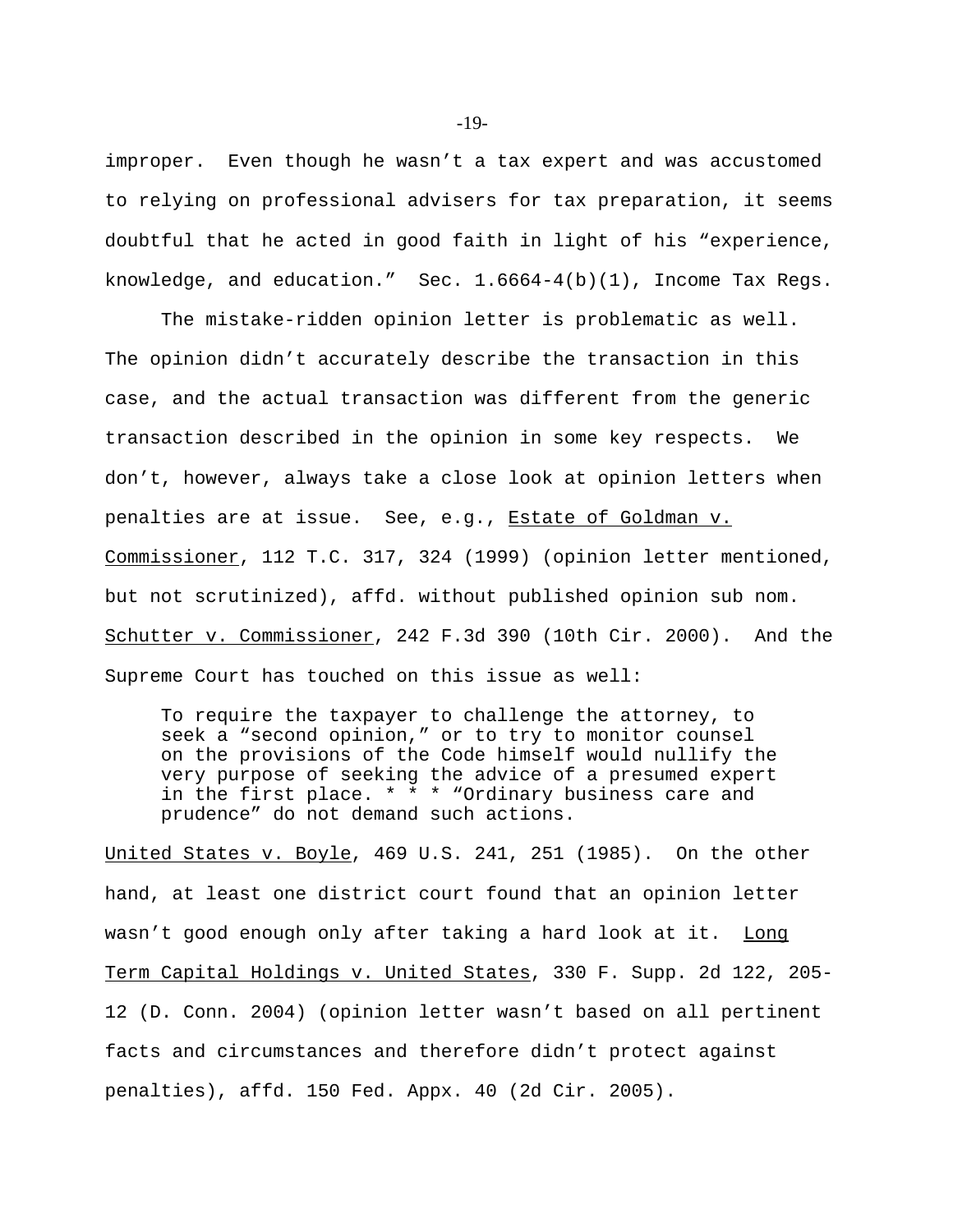One doesn't need to look very hard to find problems with Garza's opinion. Section  $1.6664-4(c)(1)(ii)$ , Income Tax Regs., warns taxpayers against relying on advice that itself unreasonably relies "on the representations, statements, findings, or agreements of the taxpayer." Garza's opinion letter, as we described in our findings of fact, is filled with what appear to be (but which were not in fact) Palmlund's representations. And many of these "representations" just weren't true. Garza shouldn't have relied on them, and it's hard to believe that someone as sophisticated as Palmlund wouldn't at least suspect something was amiss.

 And Palmlund also can't rely on Garza or Turner & Stone if they were promoters of the transaction. The caselaw is clear on this point–-promoters take the good-faith out of good-faith reliance. See, e.g., Neonatology Associates, 115 T.C. at 98. But what exactly makes a tax adviser a promoter has been less than clear. A frequently cited promoter-reliance case explains that "advice must generally be from a competent and independent advisor unburdened with a conflict of interest and not from promoters of the investment." Mortensen v. Commissioner, 440 F.3d 375, 387 (6th Cir. 2006), affg. T.C. Memo. 2004-279. But this merely tells us what a promoter is not, not what a promoter is.

-20-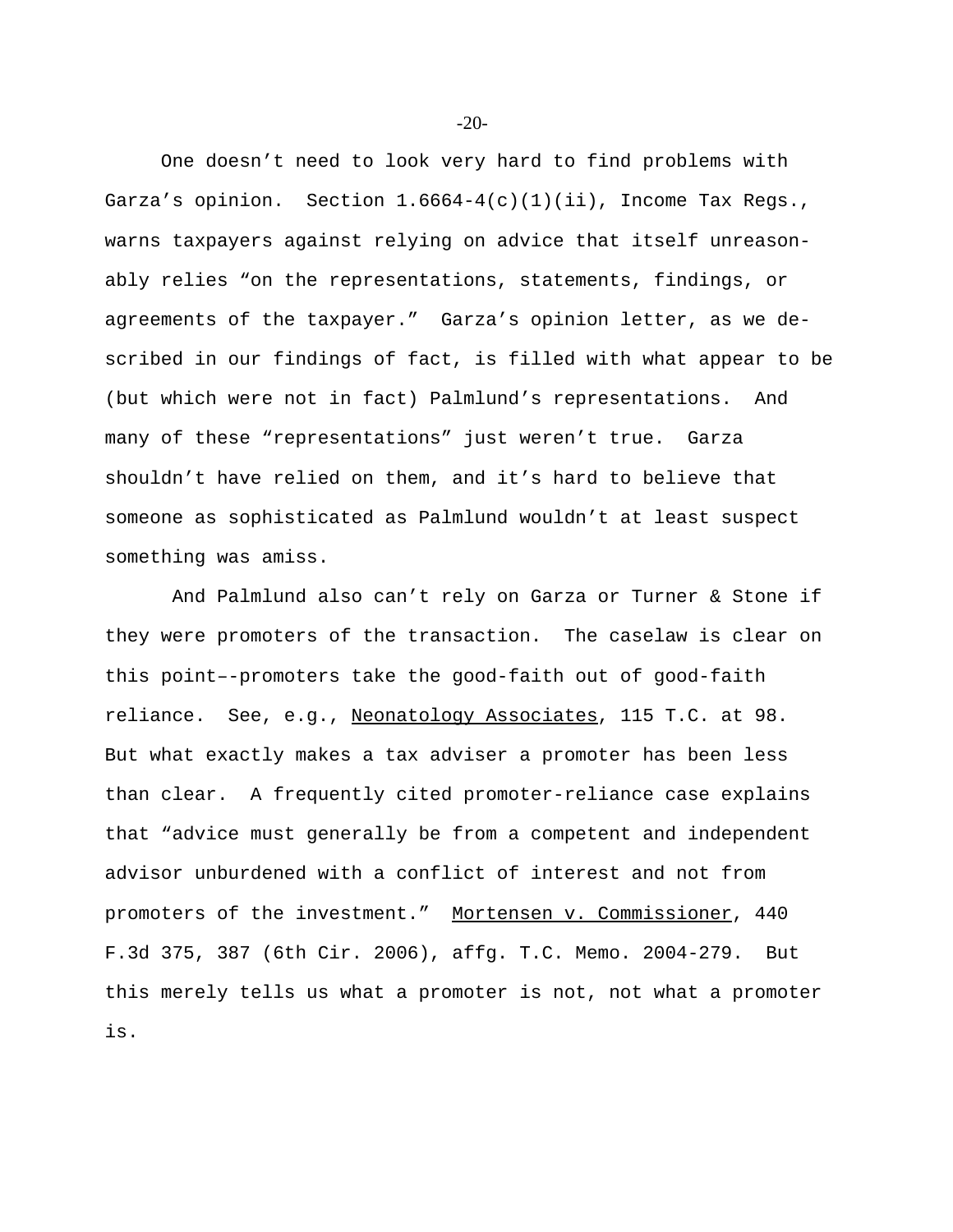Tigers Eye Trading, LLC v. Commissioner, T.C. Memo. 2009-121 offers a more workable definition of promoter: "an adviser who participated in structuring the transaction or is otherwise related to, has an interest in, or profits from the transaction." But there's a catch: This definition wasn't relied on or applied to the facts of that case--it's dictum. In Tigers Eye, we held only that we had jurisdiction in a partnership-level proceeding to determine whether a tax adviser was a promoter. Since the case was only at the summary-judgment stage, we left for another day the question of whether the tax adviser there actually was a promoter. Id. Still, the definition of "promoter" in that opinion was carefully crafted after considering relevant precedent.<sup>14</sup>

<sup>&</sup>lt;sup>14</sup> Tigers Eye Trading, LLC v. Commissioner, T.C. Memo. 2009-121, drew from the following cases for its definition of promoter: Goldman v. Commissioner, 39 F.3d 402, 408 (2d Cir. 1994) (taxpayer could not reasonably rely on professional advice of someone known to be burdened with an inherent conflict of interest--a sales representative of transaction), affg. T.C. Memo. 1993-480; Pasternak v. Commissioner, 990 F.2d 893, 903 (6th Cir. 1993) (reliance on promoters or their agents is unreasonable because such persons are not independent of the investment), affg. Donahue v. Commissioner, T.C. Memo. 1991-181; Illes v. Commissioner, 982 F.2d 163, 166 (6th Cir. 1992) (finding negligence where taxpayer relied on person with financial interest in the venture), affg. T.C. Memo. 1991-449; see also Hansen v. Commissioner, 471 F.3d 1021, 1031 (9th Cir. 2006) ("a taxpayer cannot negate the negligence penalty through reliance on a transaction's promoters or on other advisors who have a conflict of interest"), affg. T.C. Memo. 2004-269; Van Scoten v. Commissioner, 439 F.3d 1243, 1253 (10th Cir. 2006) ("To be reasonable, the professional adviser cannot be directly affiliated with the promoter; instead, he must be more (continued...)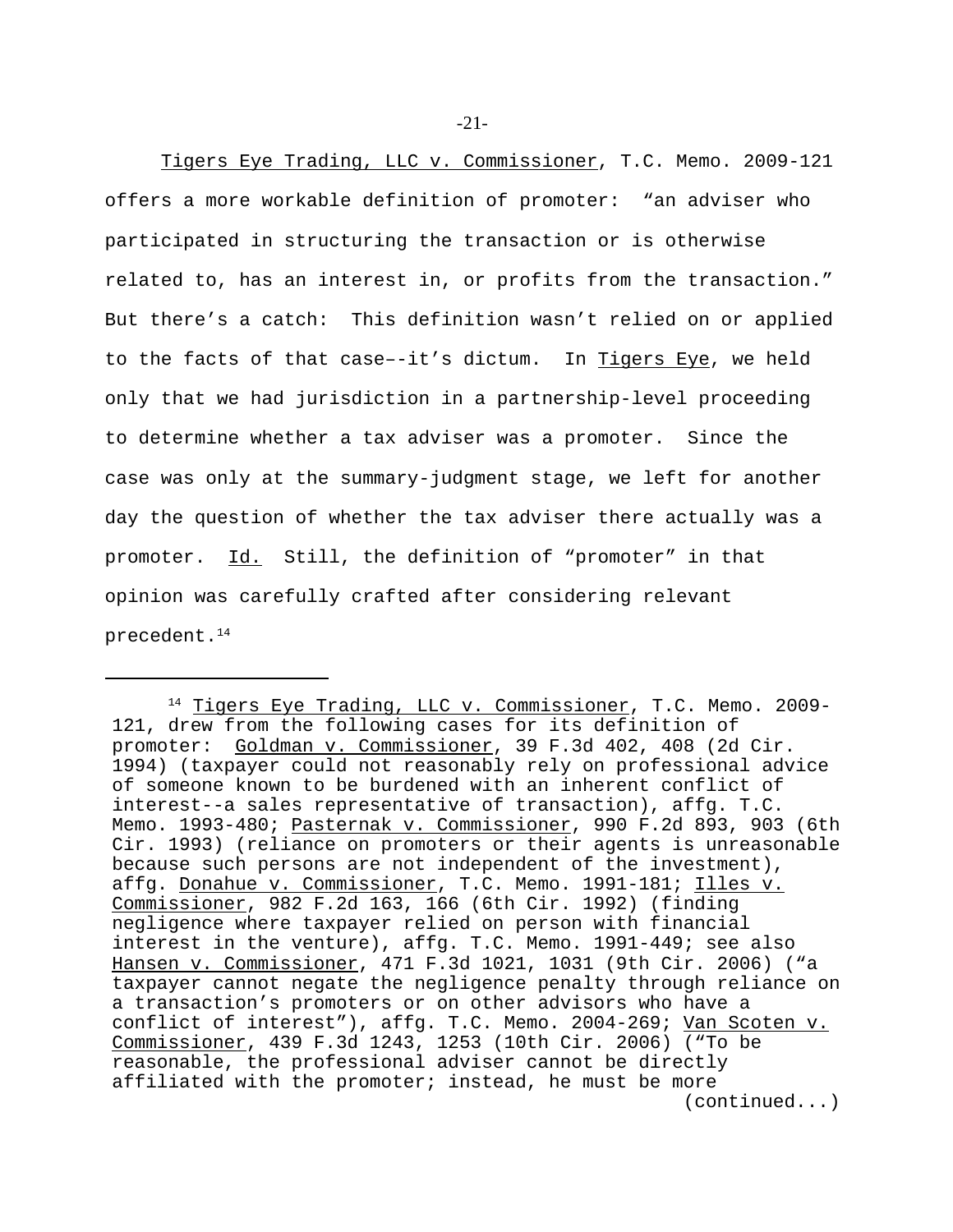One might need to be careful in applying the definition to some kinds of transactions--a tax lawyer asked by a businessman for advice on how to sell the family business through a taxfavored stock redemption might be said to have "participated in structuring the transaction"--but when the transaction involved

is the same tax shelter offered to numerous parties, the definition is workable. As we observed in Countryside Ltd. P'ship. v. Commissioner, 132 T.C. 347, 352-55 (2009), a tax adviser is not a "promoter" of a transaction when he

- ! has a long-term and continual relationship with his client;
- ! does not give unsolicited advice regarding the tax shelter;
- ! advises only within his field of expertise (and not because of his regular involvement in the transaction being scrutinized);
- ! follows his regular course of conduct in rendering his advice; and
- ! has no stake in the transaction besides what he bills at his regular hourly rate.

We therefore adopt the Tigers Eye definition for cases like this one, and apply it to Garza and Turner & Stone.

 $14$ (...continued)

independent"), affg. T.C. Memo. 2004-275; Barlow v. Commissioner, 301 F.3d 714, 723 (6th Cir. 2002) ("courts have found that a taxpayer is negligent if he puts his faith in a scheme that, on its face, offers improbably high tax advantages, without obtaining an objective, independent opinion on its validity"), affg. T.C. Memo. 2000-339.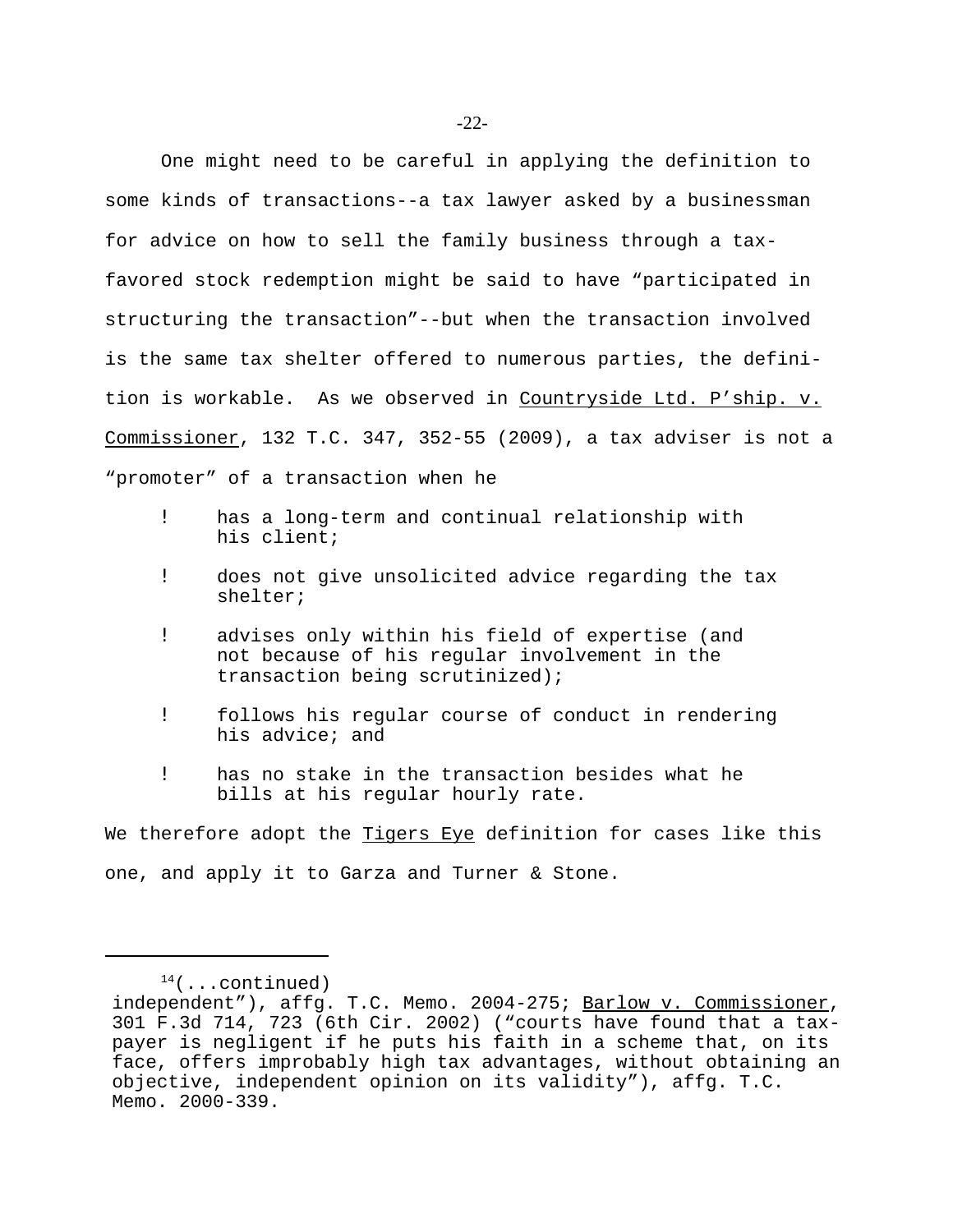We find that both these advisers not only participated in structuring the transaction, but arranged the entire deal. Garza set up the LLCs, provided a copy of the opinion letter, and coordinated the deal from start to finish. And both Garza and Turner & Stone profited from selling the transaction to numerous clients. Garza charged a flat fee for implementing it and wouldn't have been compensated at all if Palmlund decided not to go through with it. He wasn't being paid to evaluate the deal or tweak a real business deal to increase its tax advantages; he was being paid to make it happen. And Turner & Stone charged \$8,000 for preparing Palmlund's tax returns–-\$6,500 more than usual. The extra fees were not attributable to an extraordinarily complex return–-Palmlund's returns were always complex due to his various business interests–-but, we find, were the firm's cut for helping to make the deal happen. Because Palmlund's advisers structured the transaction and profited from its implementation, they are promoters. Palmlund therefore could not rely on their advice in good faith.

Even if the promoter issue was not in the picture, Palmlund would still have failed to establish his good-faith reliance. Palmlund's conversation with Denson–-his private banker–-also negates a finding of such reliance. It doesn't show good faith to enter into a "tax strategy" with the intent to "lose money." We find Denson to be credible. And his testimony, combined with

-23-